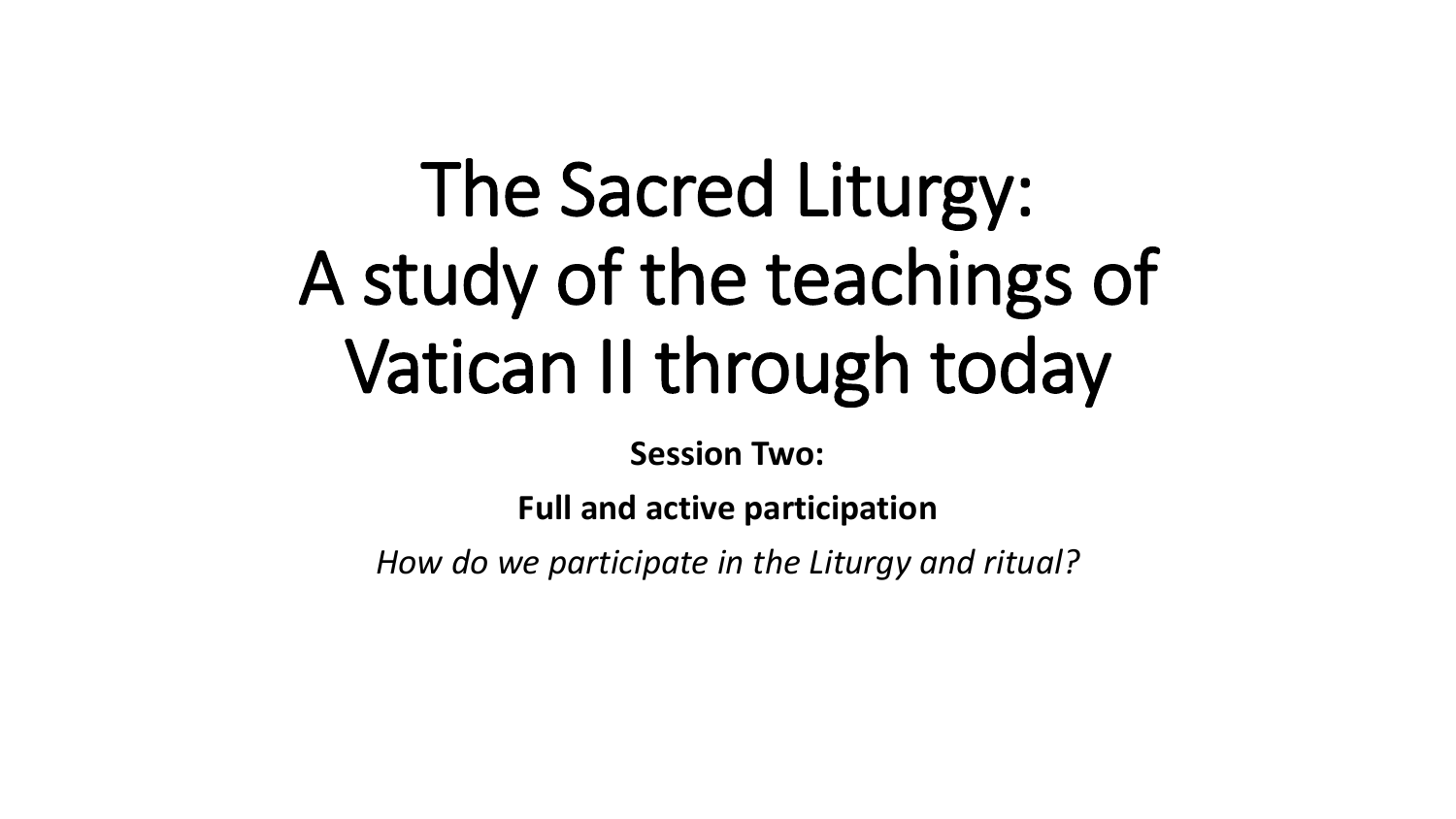# *Review*

# Liturgical Documents since Vatican II

Sacrosanctum Concilium

- The first document issued in the Second Vatican Council.
- An Apostolic Constitution on the Liturgy promulgated by Bl. Paul VI on December 4, 1963.

Vicesimus Quintus Annus

• An Apostolic Letter promulgated by St. John Paul II on December 4, 1988, to mark the 25<sup>th</sup> anniversary of Sacrosanctum Concilium.

Liturgiam Authenticam

• An instruction issued by the Congregation for Divine Worship and the Discipline of the Sacraments on March 28, 2001.

Redemptionis Sacramentum

• An instruction issued by the Congregation for Divine Worship and the Discipline of the Sacraments on March 25, 2004.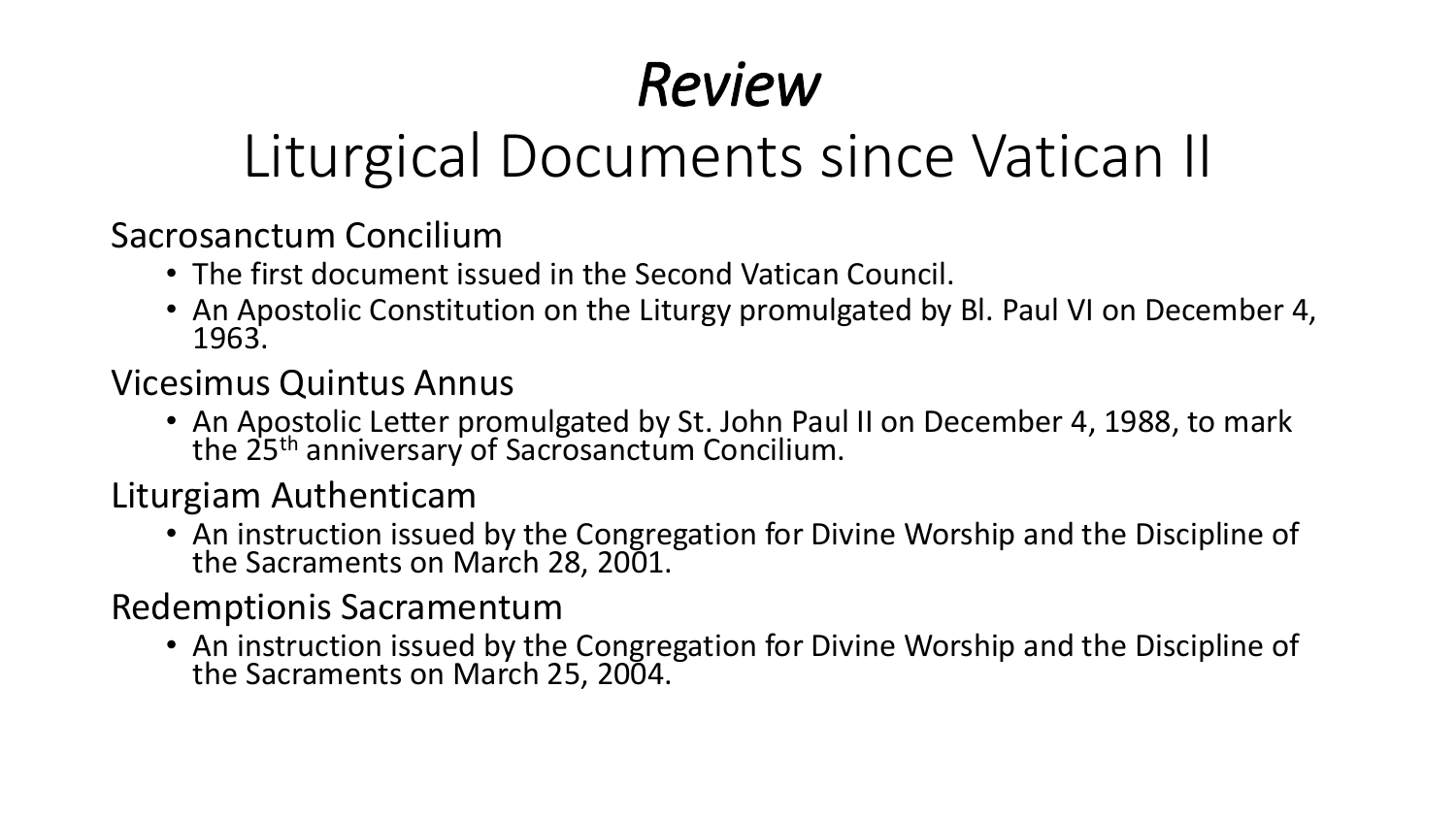### Motives for our full participation

- In the first presentation, we talked about the importance of the liturgy.
- Since the liturgy is so important, it is critical that we participate in it to the greatest extent possible.
- In this second presentation, we examine how that is to be done.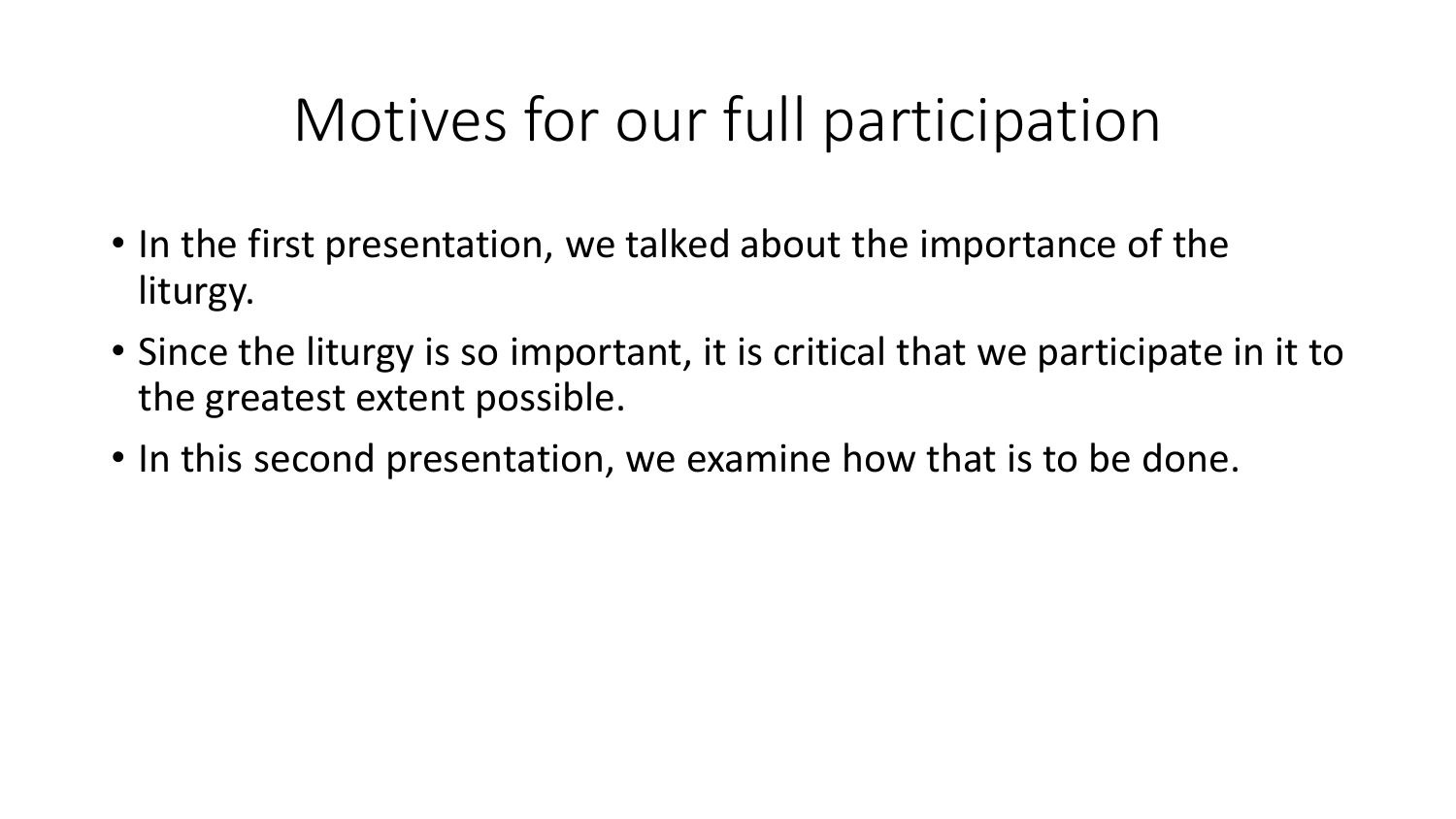# *Review*

# The Liturgy is a participation in Christ

- The liturgy is a participation in the prayer of Christ, addressed to the Father and in the Holy Spirit (CCC, 1073).
- The liturgy is the exercise of the priestly office of Jesus Christ. It is the public worship performed by the Mystical Body of Jesus Christ, that is, by the Head and His members (SC, 7).
- Through the liturgy, the work of our redemption is accomplished, especially in the divine sacrifice of the Eucharist (SC, 2).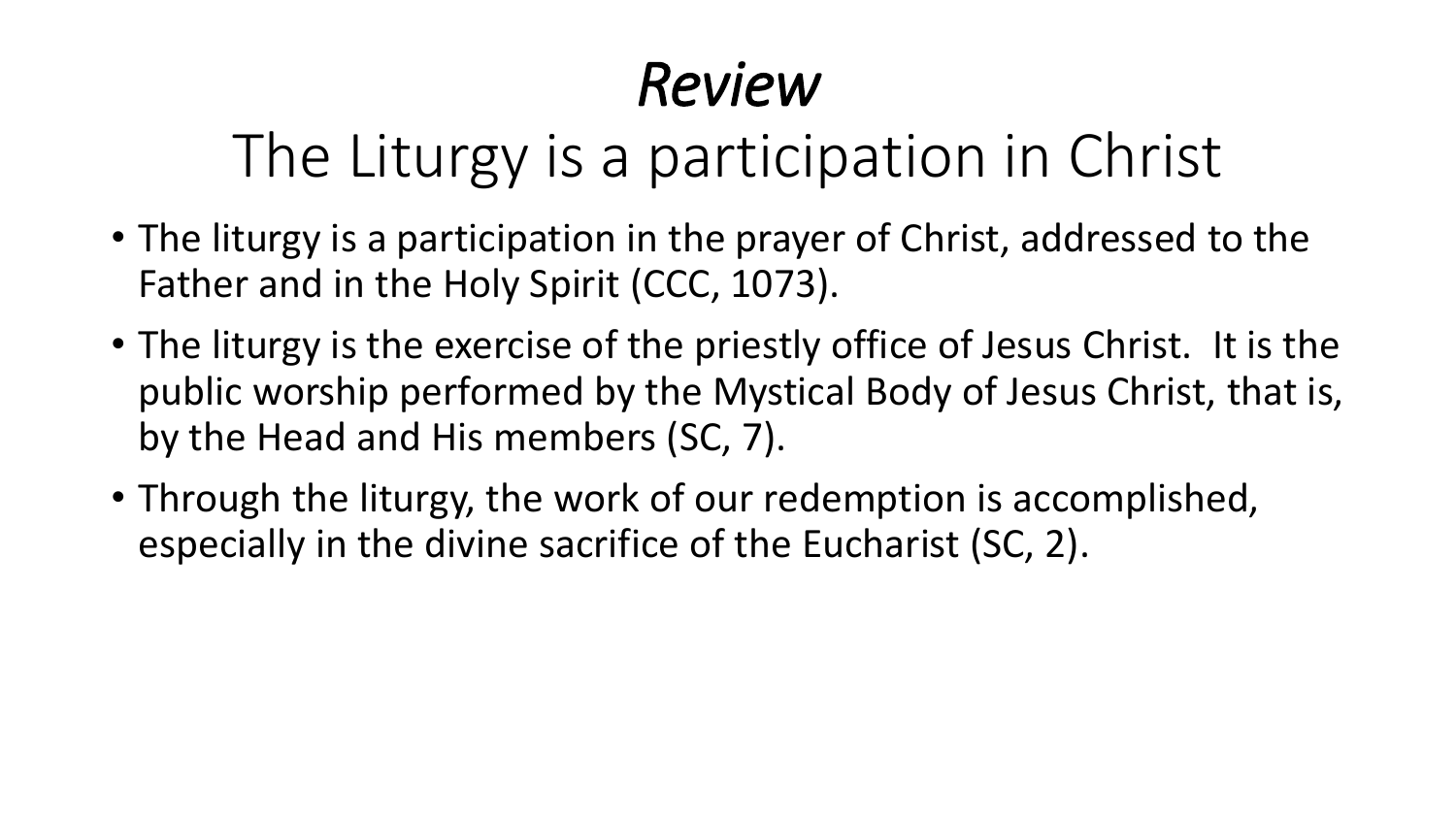### *Review*

The Liturgy is an action of Christ and his Church

An action of both Christ and his Church

- Christ acts in the liturgy in an unseen but real manner by the power of the Spirit.
- The liturgy is a celebration of the Church and has great pastoral value (VQA, 10).
- In the liturgy the sanctification of mankind is signified by visible signs perceptible to the senses, and is effected in an invisible way which corresponds with each of these signs (SC, 7).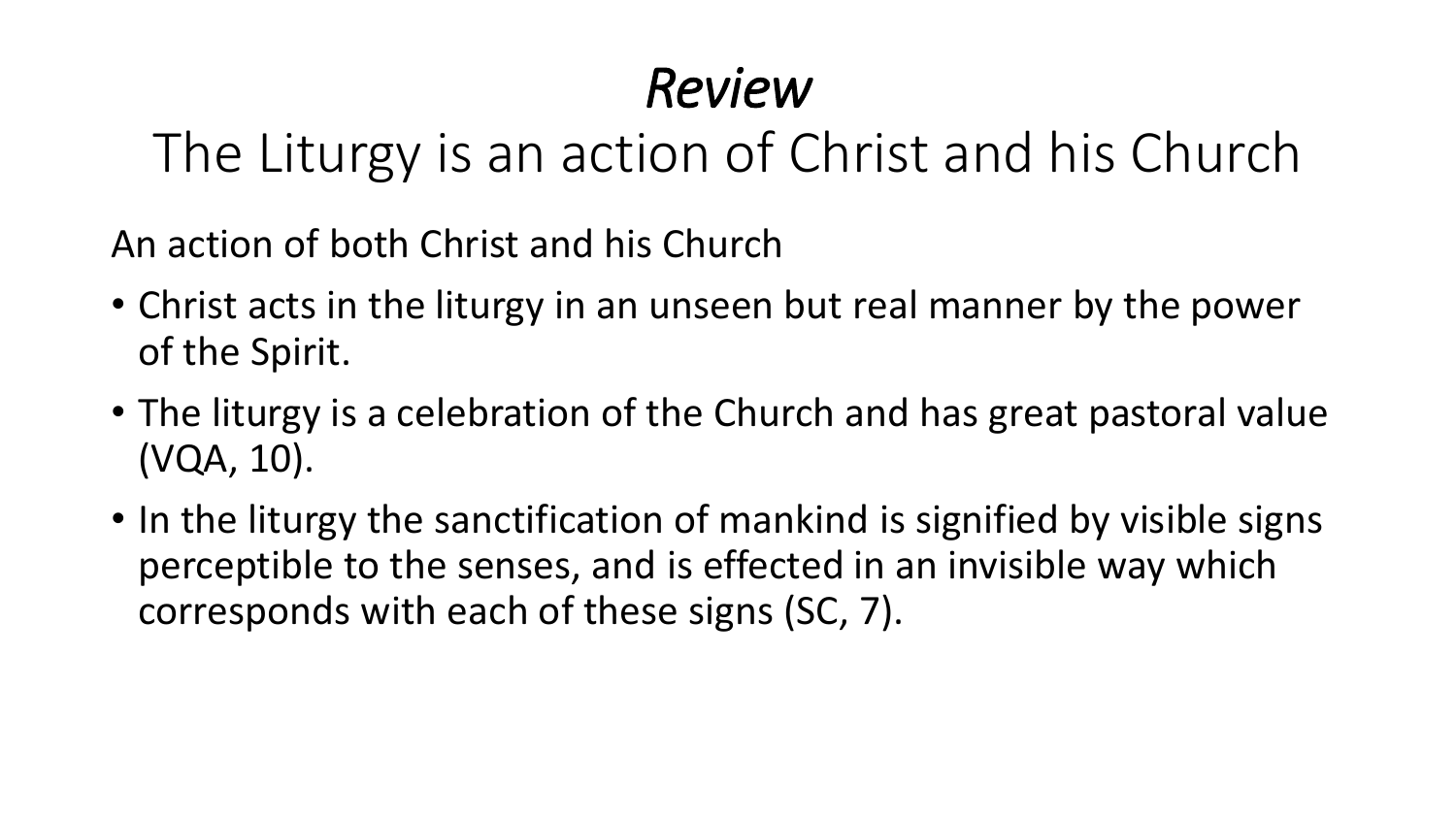### The effect of the Liturgy on us

- In the Eucharist, the covenant between God and mankind draws us into the love of Christ so we may be set on fire.
- In the liturgy, we are nourished by this font of grace.
- Strengthened in our faith, we are motivated for apostolic works which ultimately seek to draw others to praise God. Therefore, drawing souls to praise God means that the liturgy is the summit, or goal, of our efforts.
- For this reason, we say that the liturgy is the summit to which the activity of the Church is directed and the source from which all her power flows (SC, 10).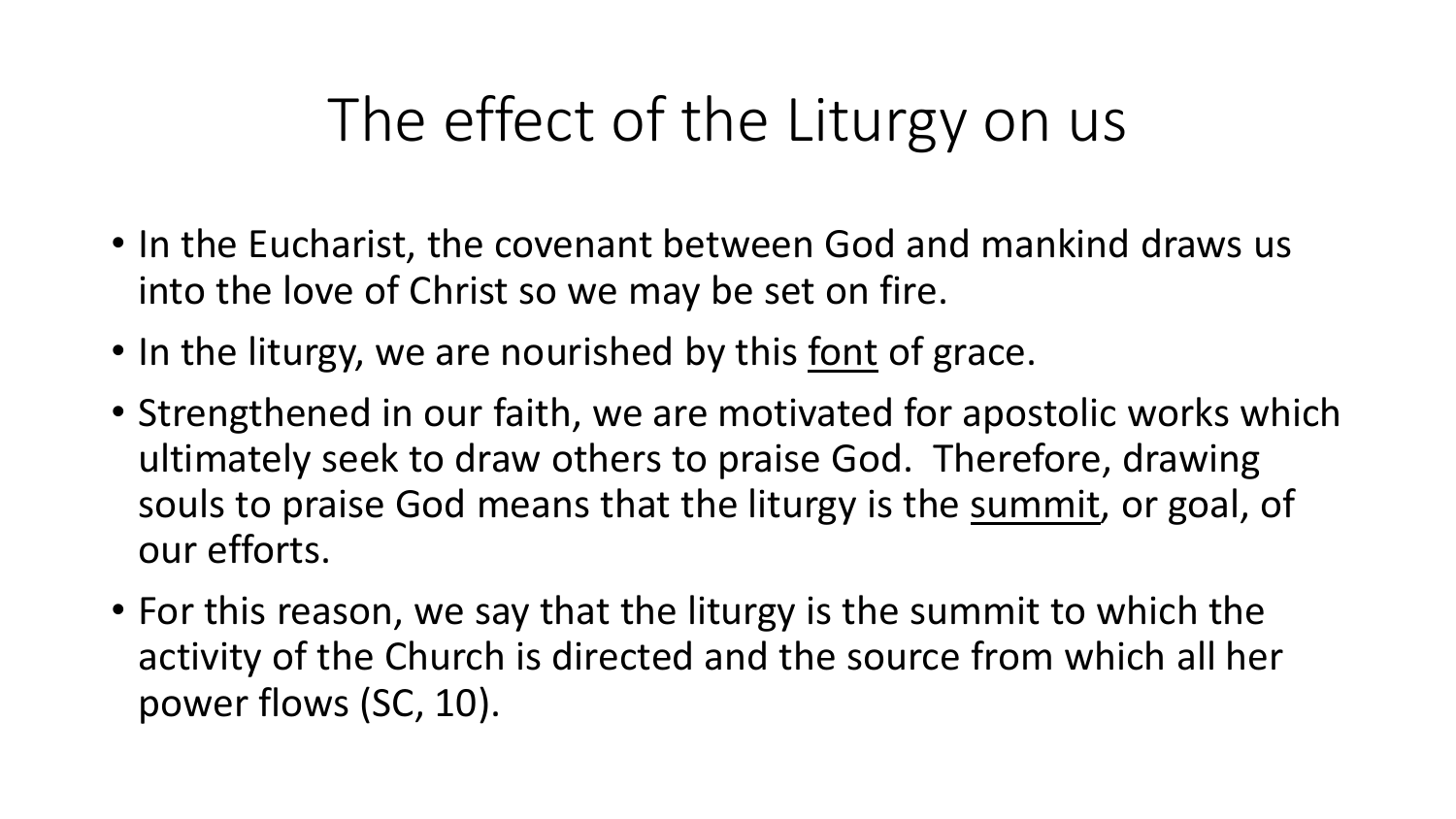# Being properly disposed

- For the liturgy to be most effective, we must come to it properly disposed:
	- Our minds should be attuned to our voices.
	- We seek to cooperate with divine grace, lest it be received in vain.
- Therefore, it is not enough to merely observe the laws for a valid and licit celebration. The faithful must take part with full awareness, and active engagement, to be enriched by the liturgy and its effects (SC, 11).
- Before receiving a sacrament, a person must be properly disposed to receive it (Code of Canon Law, c. 843 §1).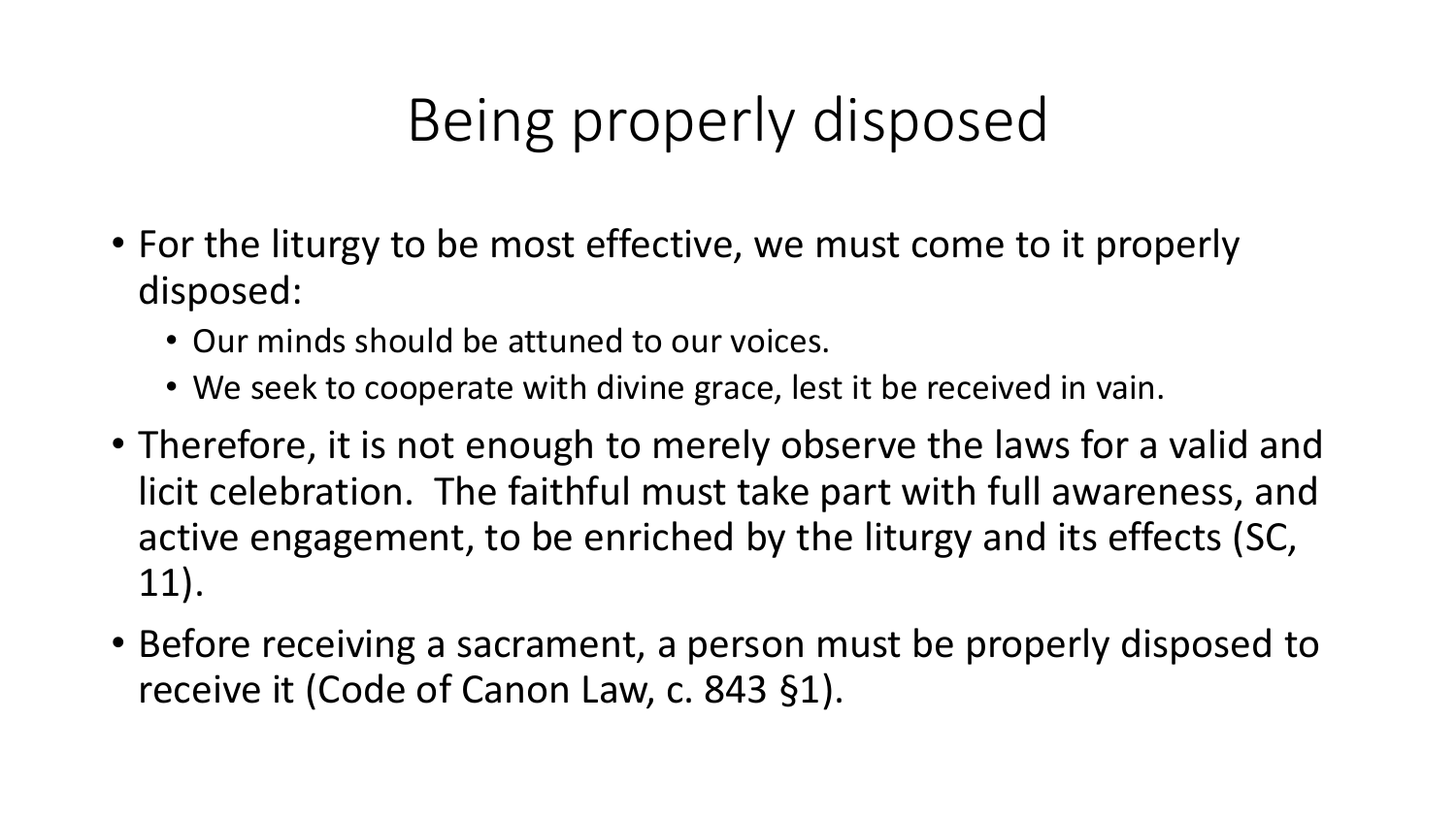### Private and public prayer

- The spiritual life is not limited only to our public prayer in the liturgy.
- We are called to pray privately, as the Gospel urges us to pray in the secret of our rooms where only the Father sees.
- In the Mass, we unite our private prayers to the public prayer of the Mass (SC, 12).
- For this reason, popular devotions are encouraged, especially those that
	- harmonize with the liturgical seasons,
	- are accord with the sacred liturgy,
	- are in some way derived from the liturgy and lead us to it.
- However, the liturgy, by its very nature, surpasses private devotions (SC, 13).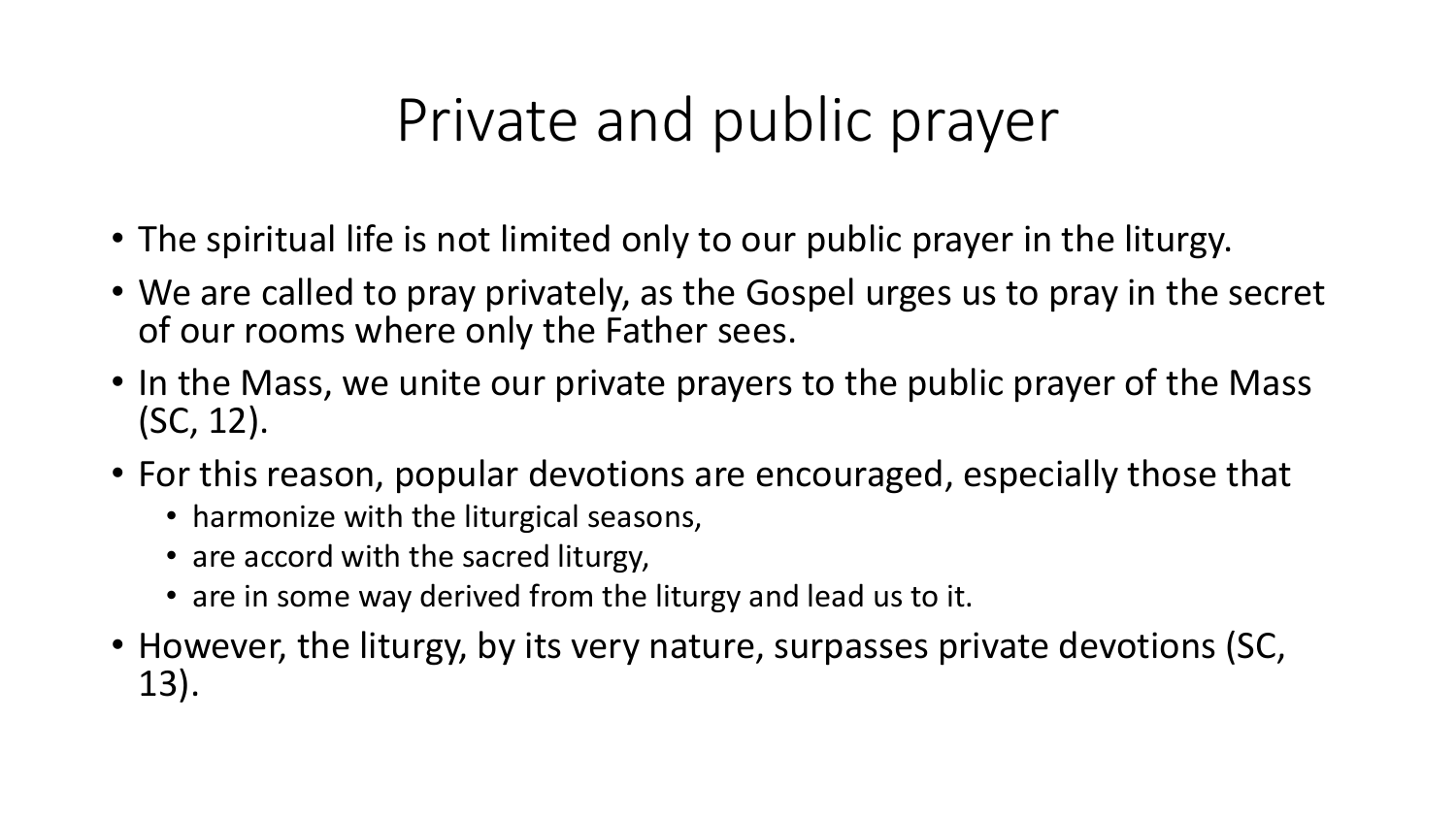#### Call for full and active participation

These observations lead to the conclusion:

• "Mother Church earnestly desires that all the faithful should be led to that fully conscious, and active participation in liturgical celebrations which is demanded by the very nature of the liturgy. Such participation by the Christian people as 'a chosen race, a royal priesthood, a holy nation, a sanctified people' is their right and duty by reason of their baptism" (SC, 14).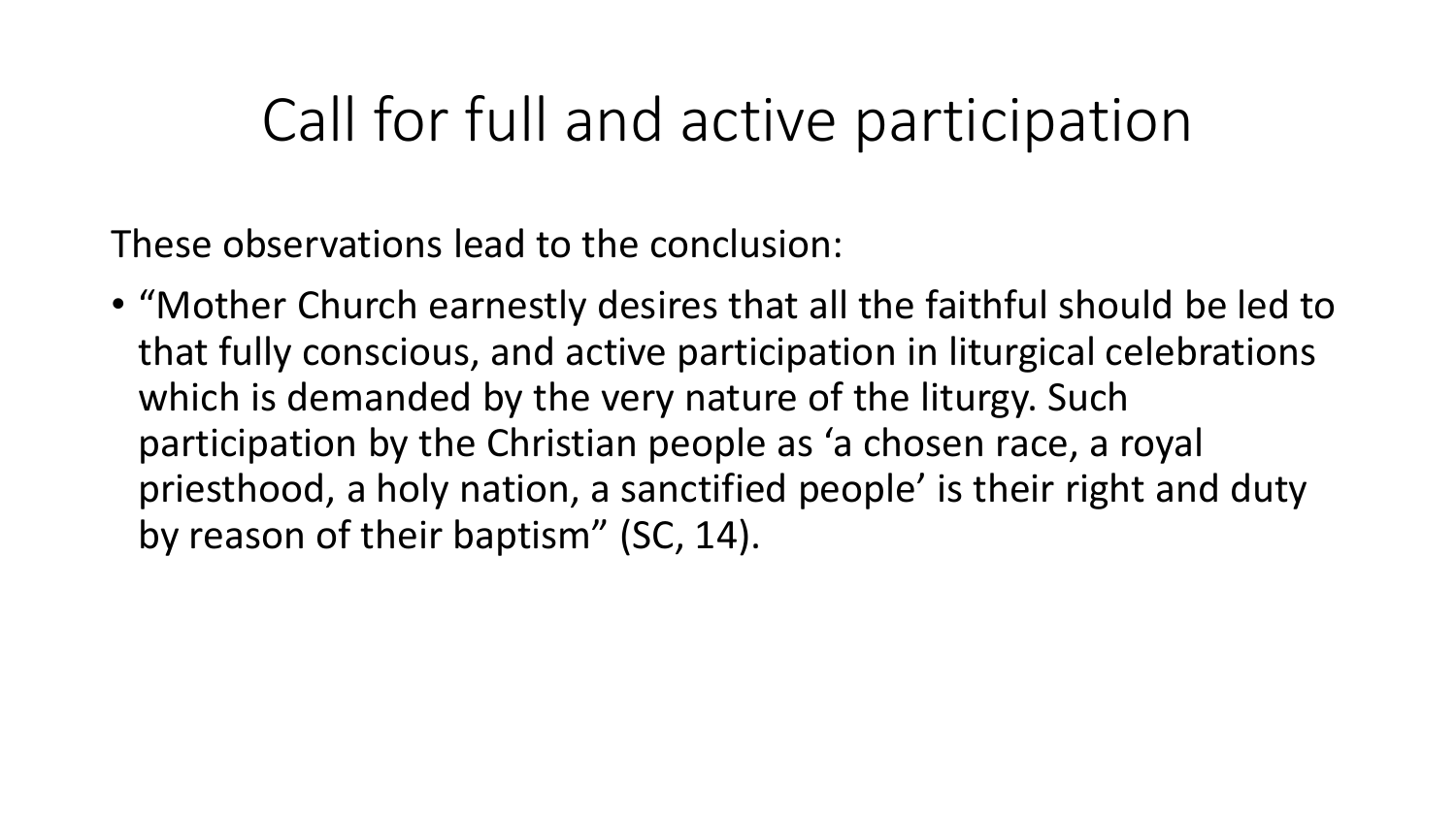#### Call for full and active participation

- "In the restoration and promotion of the sacred liturgy, this full and active participation by all the people is the aim to be considered before all else; for it is the primary and indispensable source from which the faithful are to derive the true Christian spirit;
- "and therefore pastors of souls must zealously strive to achieve it, by means of the necessary instruction, in all their pastoral work.
- "Yet it would be futile to entertain any hopes of realizing this unless the pastors themselves, in the first place, become thoroughly imbued with the spirit and power of the liturgy, and undertake to give instruction about it" (SC, 14).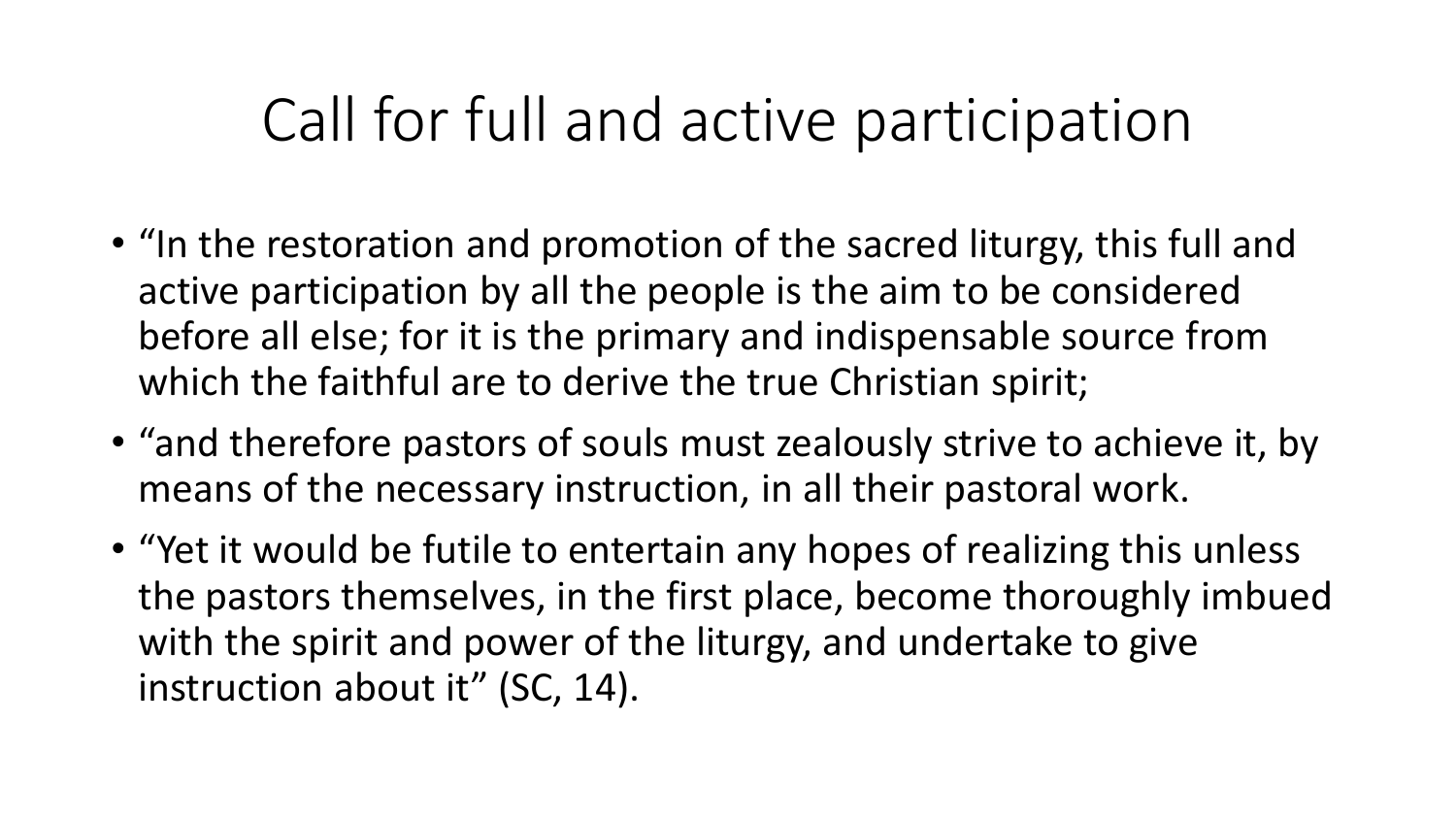### The implementation of liturgical reform

Twenty five years after Vatican II, St. John Paul II noted:

- It must be recognized that the application of the liturgical reform has met with difficulties... It can also be supposed that the transition from simply being present, very often in a rather passive and silent way, to a fuller and more active participation has been for some people too demanding.
	- 1. Some have received the new books with a certain indifference, or without trying to understand the reasons for the changes;
	- 2. Others, unfortunately, have turned back in a one-sided and exclusive way to the previous liturgical forms which some of them consider to be the sole guarantee of certainty in faith.
	- 3. Others have promoted outlandish innovations, departing from the norms issued by the authority of the Apostolic See or the bishops, thus disrupting the unity of the Church and the piety of the faithful (VQA, 11).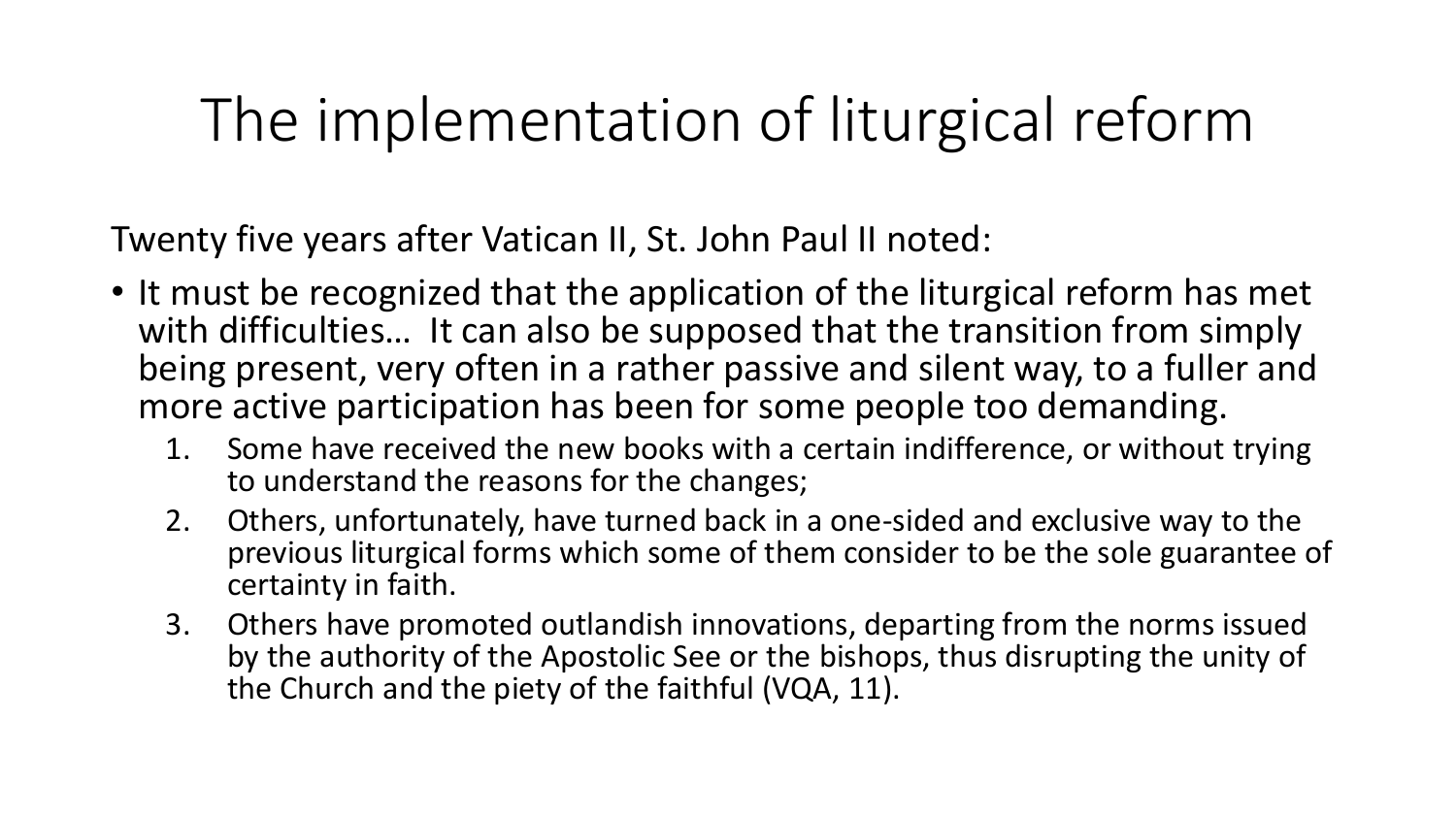### Errors regarding Full and Active Participation

In 1998, St. John Paul II addressed the U.S. Bishops in Rome for their Ad Limina visit:

- The key to understanding the call for "full, conscious and active participation" is the sharing of all the baptized in the one priesthood of Jesus Christ.
- Full participation certainly means that every member of the community has a part to play in the liturgy.
- But full participation does not mean that everyone does everything, since this would lead to a clericalizing of the laity and a laicizing of the priesthood; and this was not what the Council had in mind.
- The liturgy, like the Church, is intended to be hierarchical and polyphonic, respecting the different roles assigned by Christ and allowing all the different voices to blend in one great hymn of praise.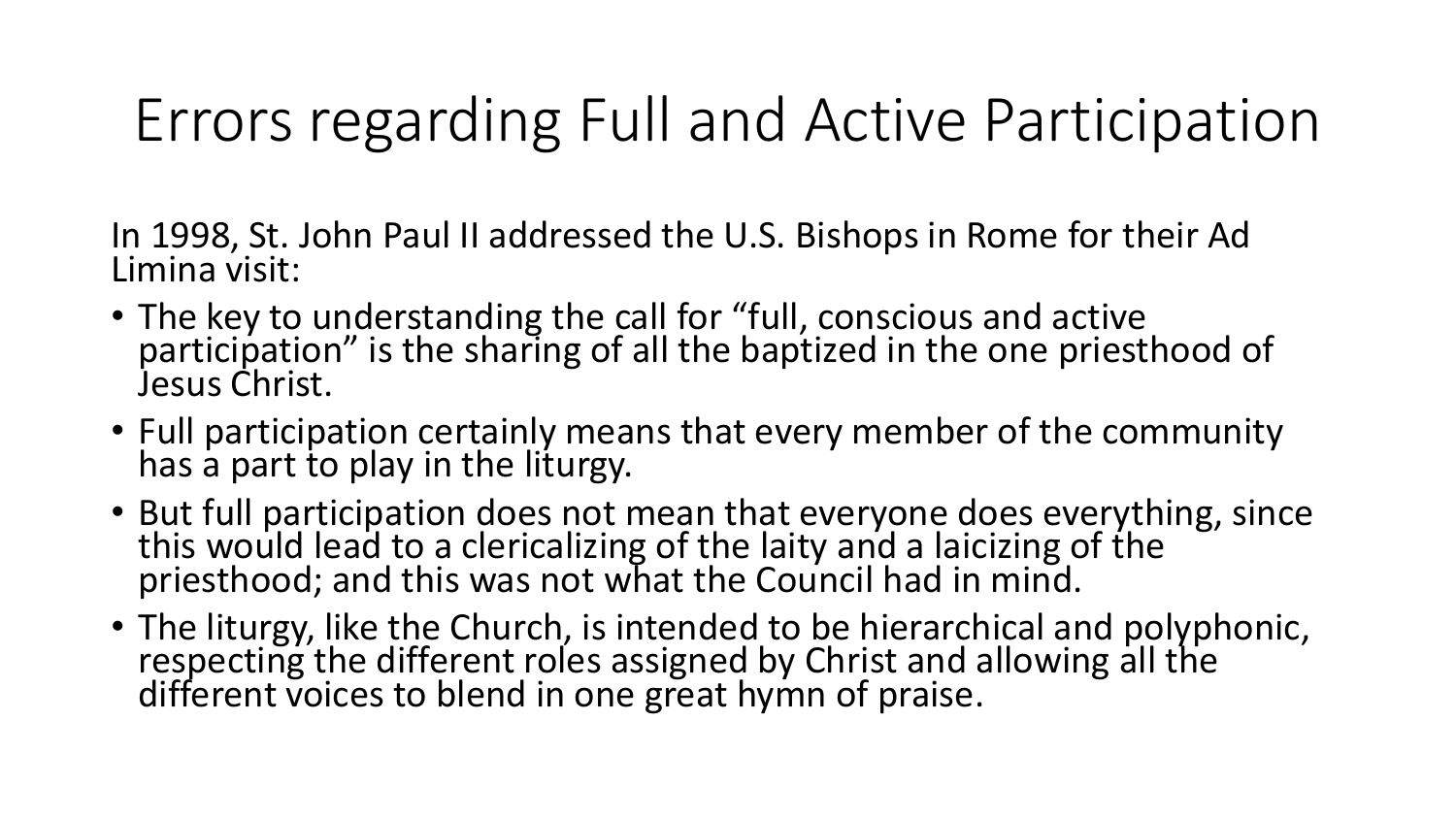### Errors regarding Full and Active Participation

In 1998, St. John Paul II continued:

- Active participation means that, in gesture, word, song and service, all the members of the community take part. This is not at all inert or passive.
- Yet active participation does not preclude active silence, stillness and listening.
- Worshippers are not passive when listening to the readings or the homily or when following the prayers of the liturgy. These are experiences of silence and stillness, but they are in their own way profoundly active.
- In a culture which neither favors nor fosters meditative quiet, the art of interior listening is learned only with difficulty. Here we see how the liturgy must be counter-cultural.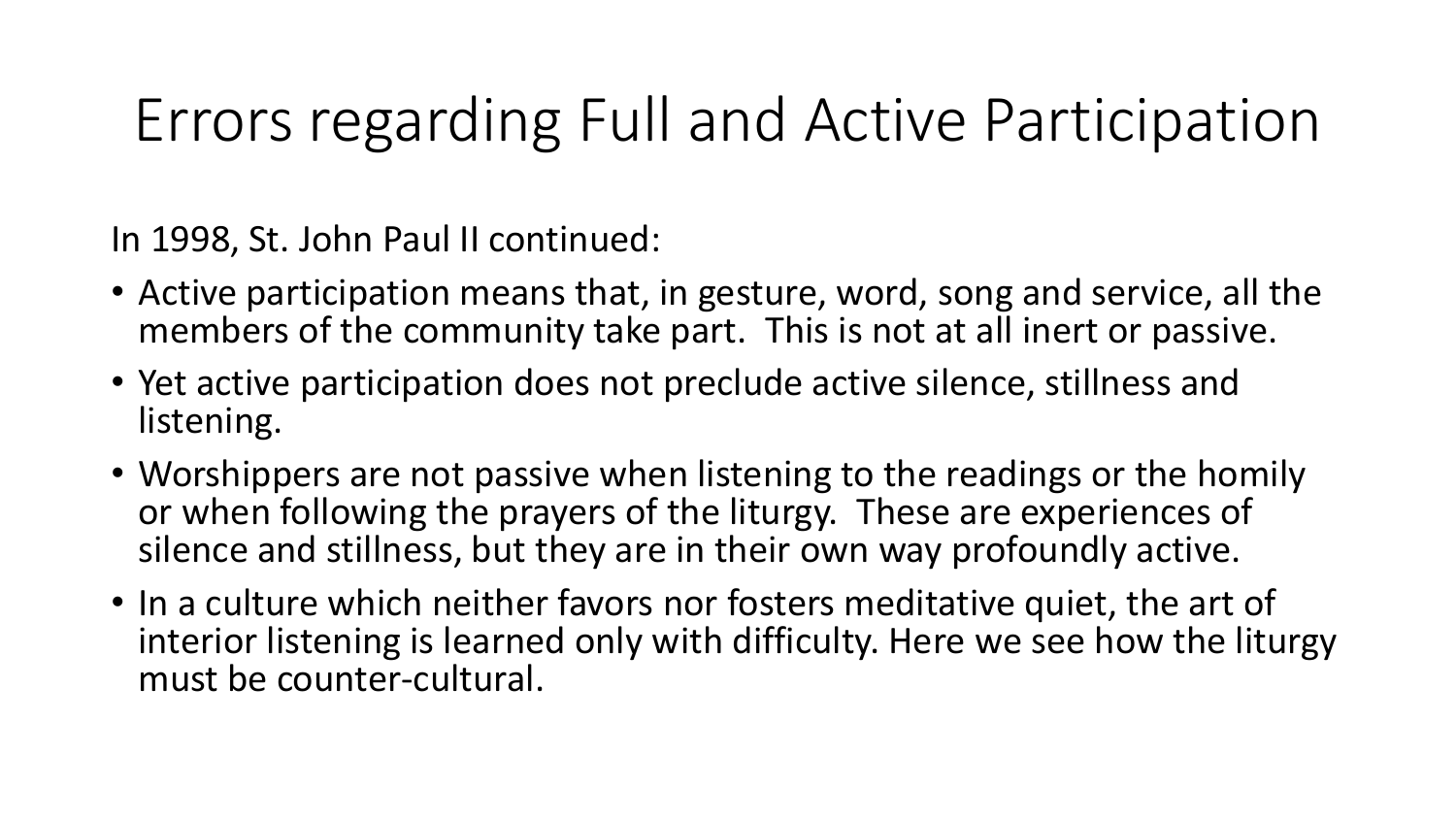### Silence

- For promoting and elucidating active participation, the recent renewal of the liturgical books fostered acclamations of the people, responses, psalmody, antiphons, and canticles, and called for sacred silence to be maintained at the proper times… (RS, 39; SC, 30).
- Before the celebration itself, it is a praiseworthy to keep silence in the church, in the sacristy, in the vesting room, and in adjacent areas, so that all may dispose themselves to carry out the sacred celebration in a devout and fitting manner. (General Instruction of the Roman Missal, 45).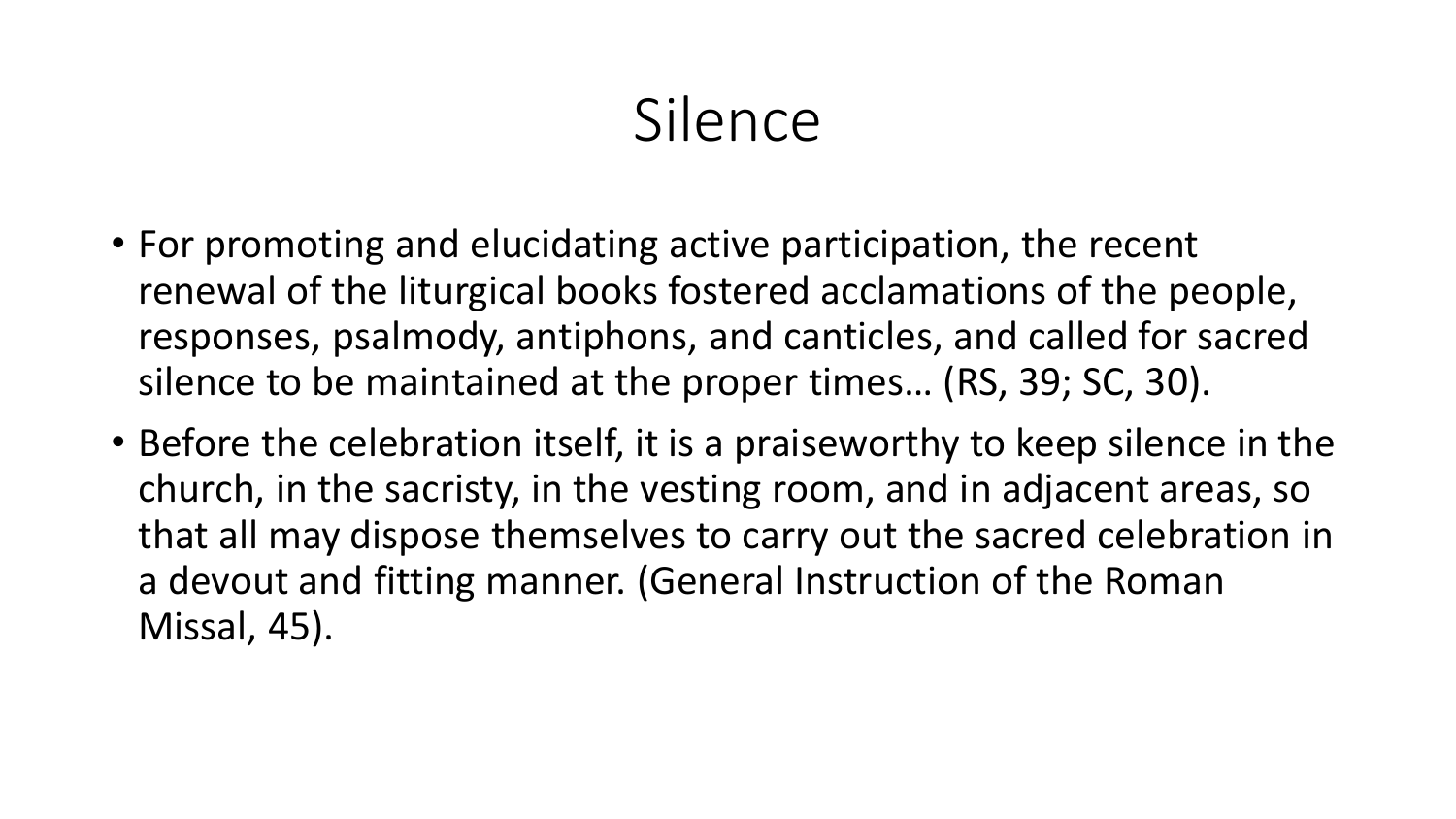# *Review*

### The characteristics of the Church

The Church is:

- both human and divine
	- But the human is directed and subordinated to the divine,
- visible and yet invisibly equipped
	- the visible is directed to the invisible,
- eager to act and yet intent on contemplation
	- action is directed to contemplation,
- present in this world and yet not at home in it.
	- and this present world must be subordinated to that city yet to come, which we seek (SC, 2).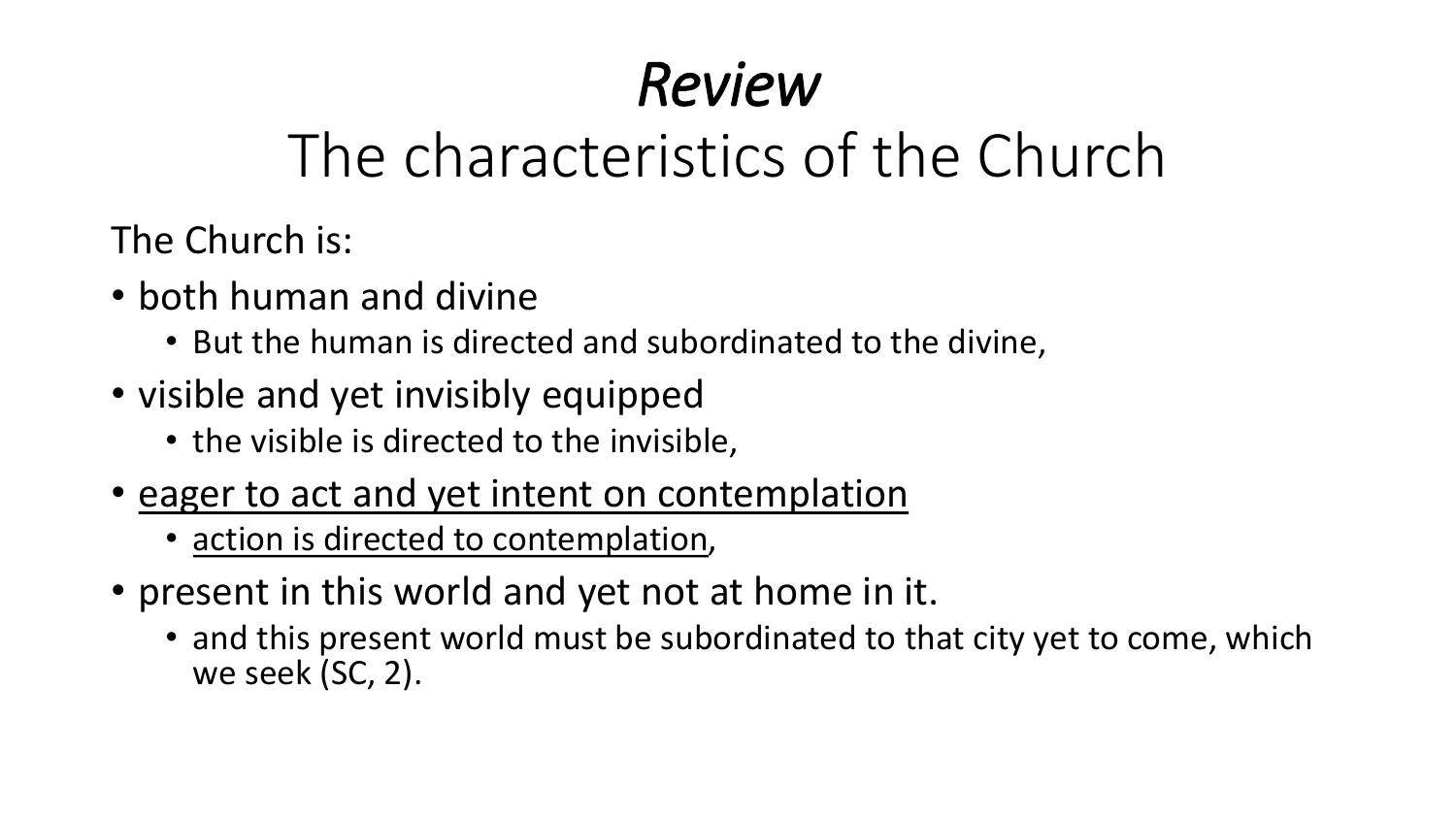# Full and Active Participation engages the whole person

In 1998, St. John Paul II continued:

- Conscious participation calls for proper instruction on the mysteries of the liturgy, lest worship degenerate into a form of ritualism.
- It does not mean a constant attempt to make the implicit explicit, since this often leads to a verbosity and informality which are alien to the Roman Rite and end by trivializing the act of worship.
- Nor does it mean the suppression of all subconscious experience, which is vital in a liturgy which thrives on symbols that speak to the subconscious just as they speak to the conscious.
- If subconscious experience is ignored in worship, an affective and devotional vacuum is created and the liturgy can become not only too verbal but also too cerebral.
- Yet the Roman Rite is again distinctive in the balance it strikes between a sparseness and a richness of emotion: it feeds the heart and the mind, the body and the soul.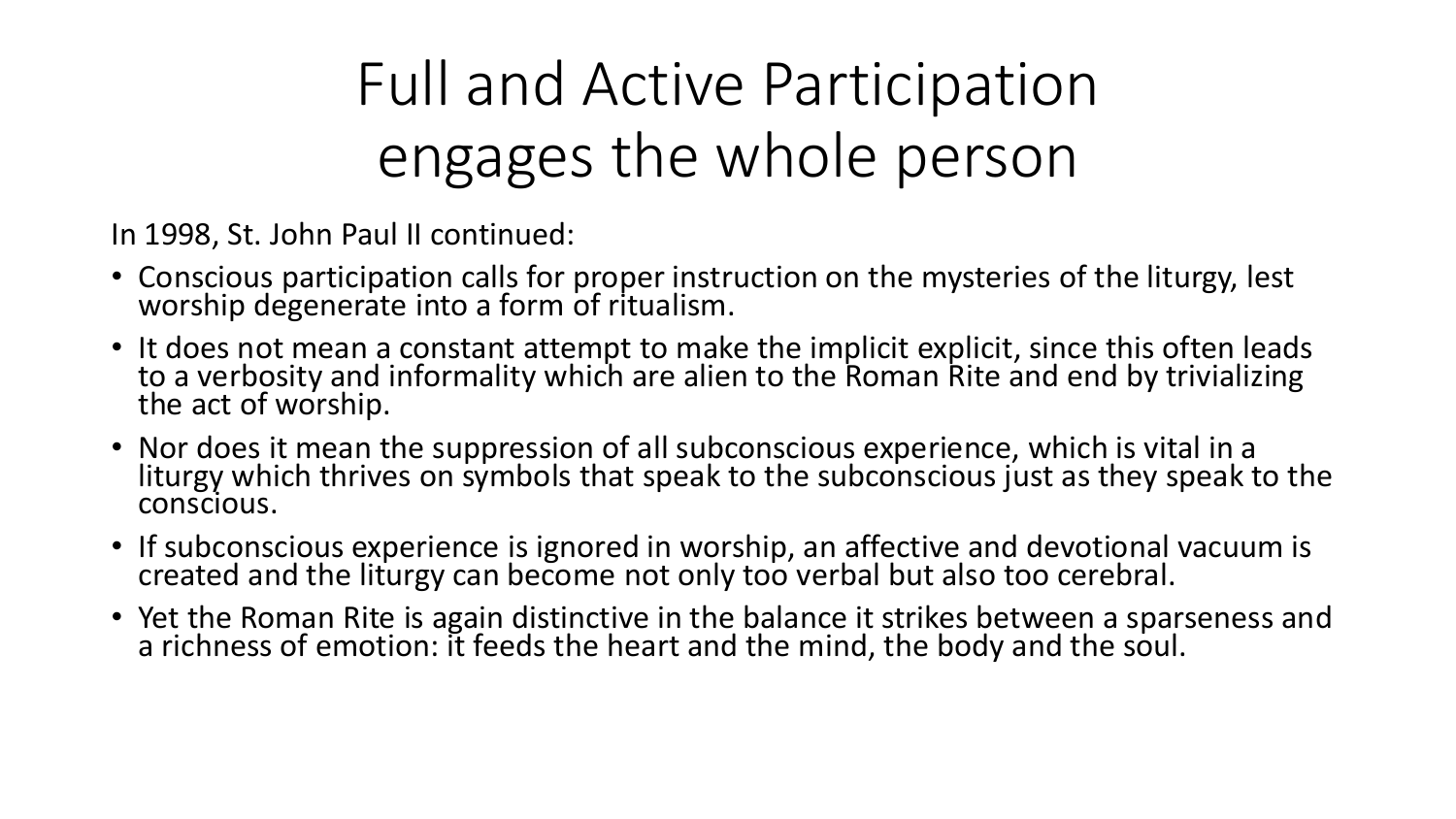# Full and Active Participation engages the whole person

- The Sacred Liturgy engages not only man's intellect, but the whole person, who is the "subject" of full and conscious participation in the liturgical celebration.
- Translators should therefore allow the signs, images, and ritual actions to speak for themselves;
- They should not attempt to render too explicit that which is implicit in the original texts.
- Consideration should also be given to including in the vernacular editions at least some texts in the Latin language, especially those from the priceless treasury of Gregorian chant, which has a great power to lift the human spirit to heavenly realities (LA, 28).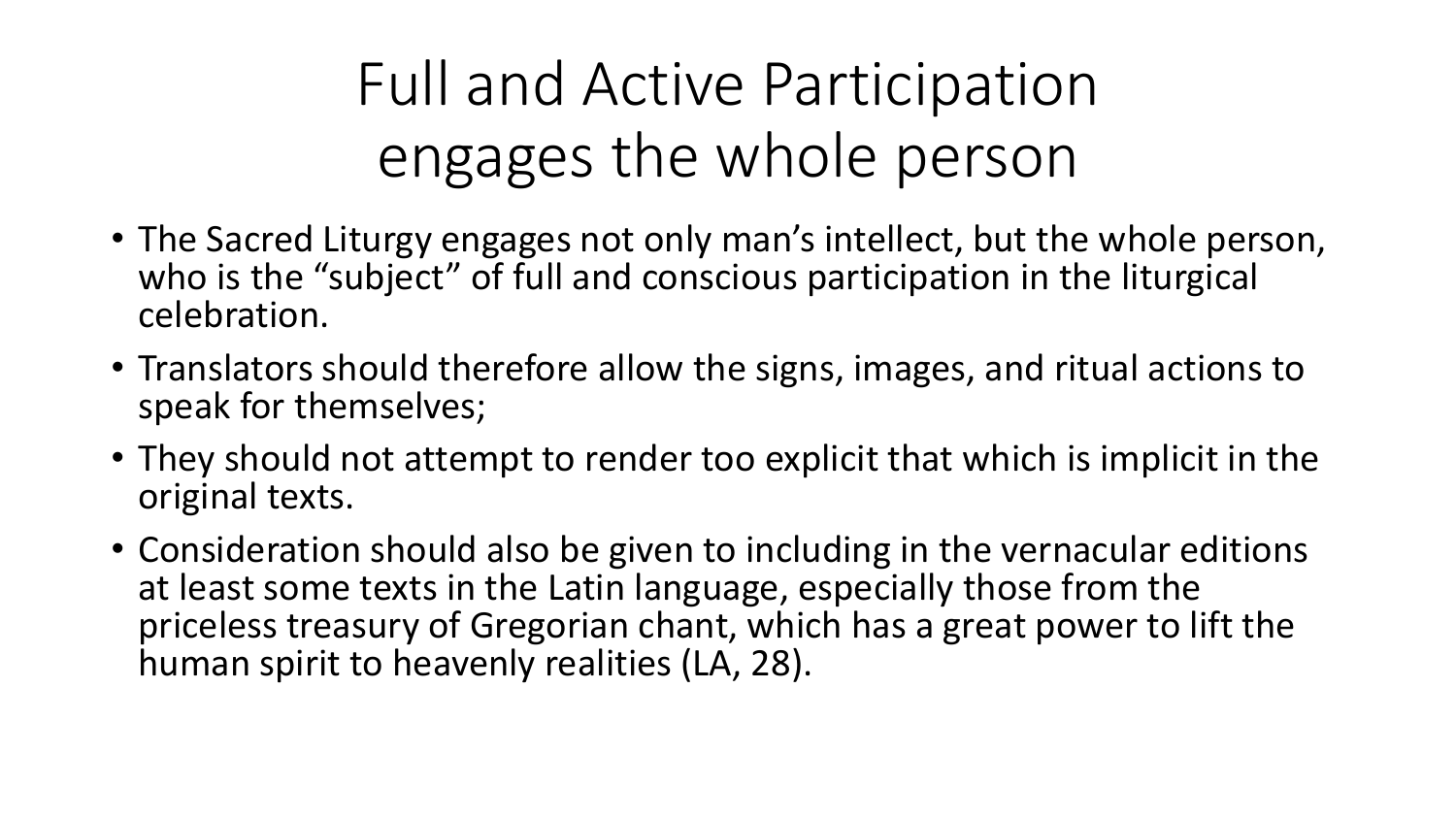# *Review*

# The presence of Christ in the Liturgy

Christ present in the liturgy (SC, 7; VQA, 7):

- 1. Christ is present in the Church assembled at prayer in his name. The members of the body of Christ are united in praise of God.
- 2. Christ is present and acts in the person of the ordained minister who celebrates. In virtue of ordination, he acts "in persona Christi."
- 3. Christ is present in his word proclaimed in the assembly. The word must be received with faith and assimilated in prayer.
- 4. Christ is present and acts by the power of the Holy Spirit in the sacraments and, in a preeminent way, in the Sacrifice of the Mass under the Eucharistic Species.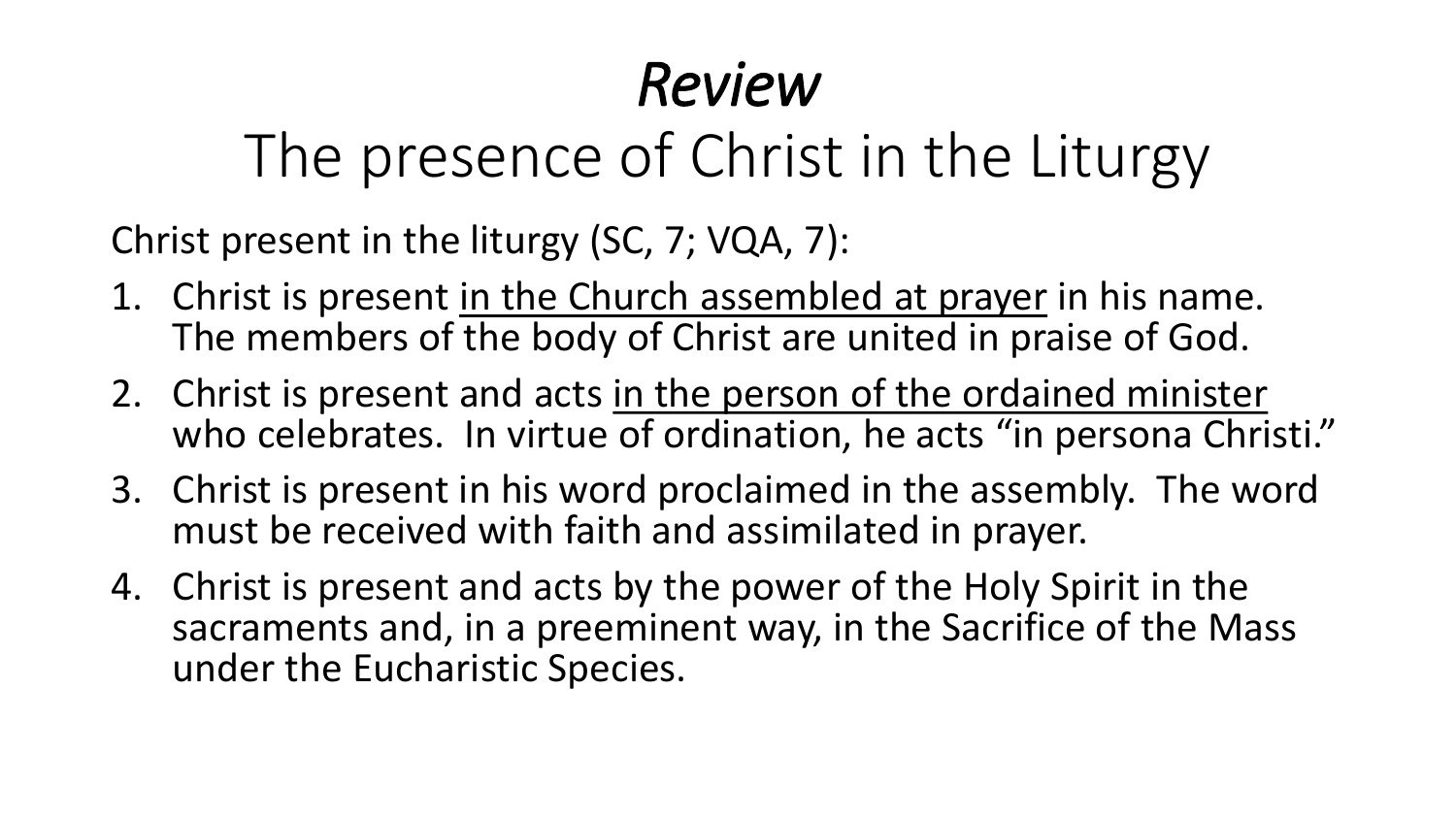- The Mass is an action of Christ and his Church which involves the individual faithful "in differing ways according to the diversity of orders, ministries, and active participation."
- For the common priesthood of the faithful and the ministerial or hierarchical Priesthood, though they differ in essence and not only in degree, are ordered to one another, for both partake, each in its own way, of the one Priesthood of Christ (RS, 36).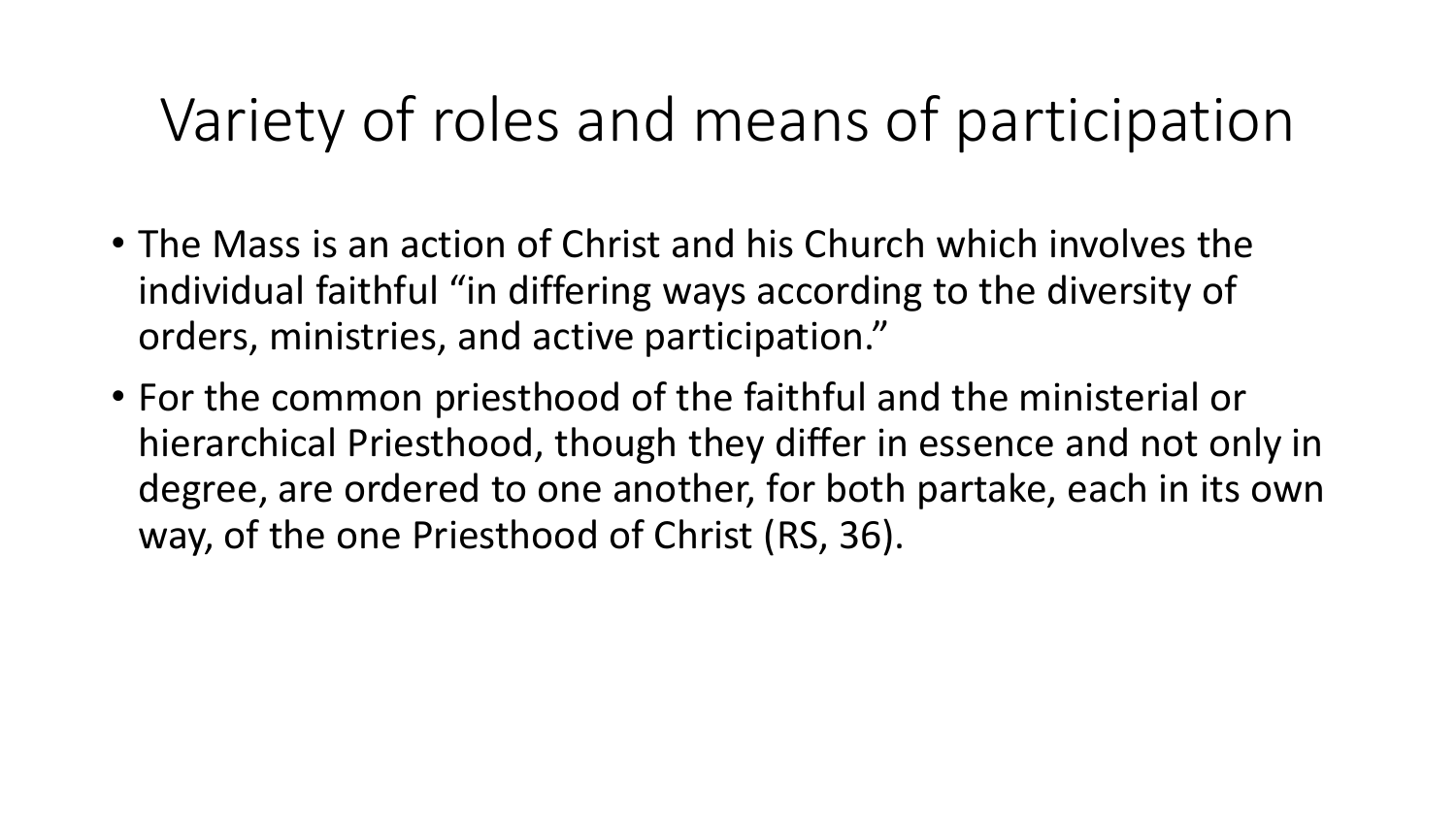- All of Christ's faithful, incorporated into the Church through Baptism, are deputed by means of a sacramental character for the worship of the Christian religion, so that by virtue of their royal priesthood, persevering in prayer and praising God, they may offer themselves as a living and holy sacrifice pleasing to God.
- Thus the participation of the lay faithful too in the Eucharist and in the other celebrations of the Church's rites cannot be equated with mere presence, and still less with a passive one, but is rather to be regarded as a true exercise of faith and of the baptismal dignity (RS, 37).
	- *Pray, brothers and sisters, that my sacrifice and yours may be acceptable to God, the almighty Father.*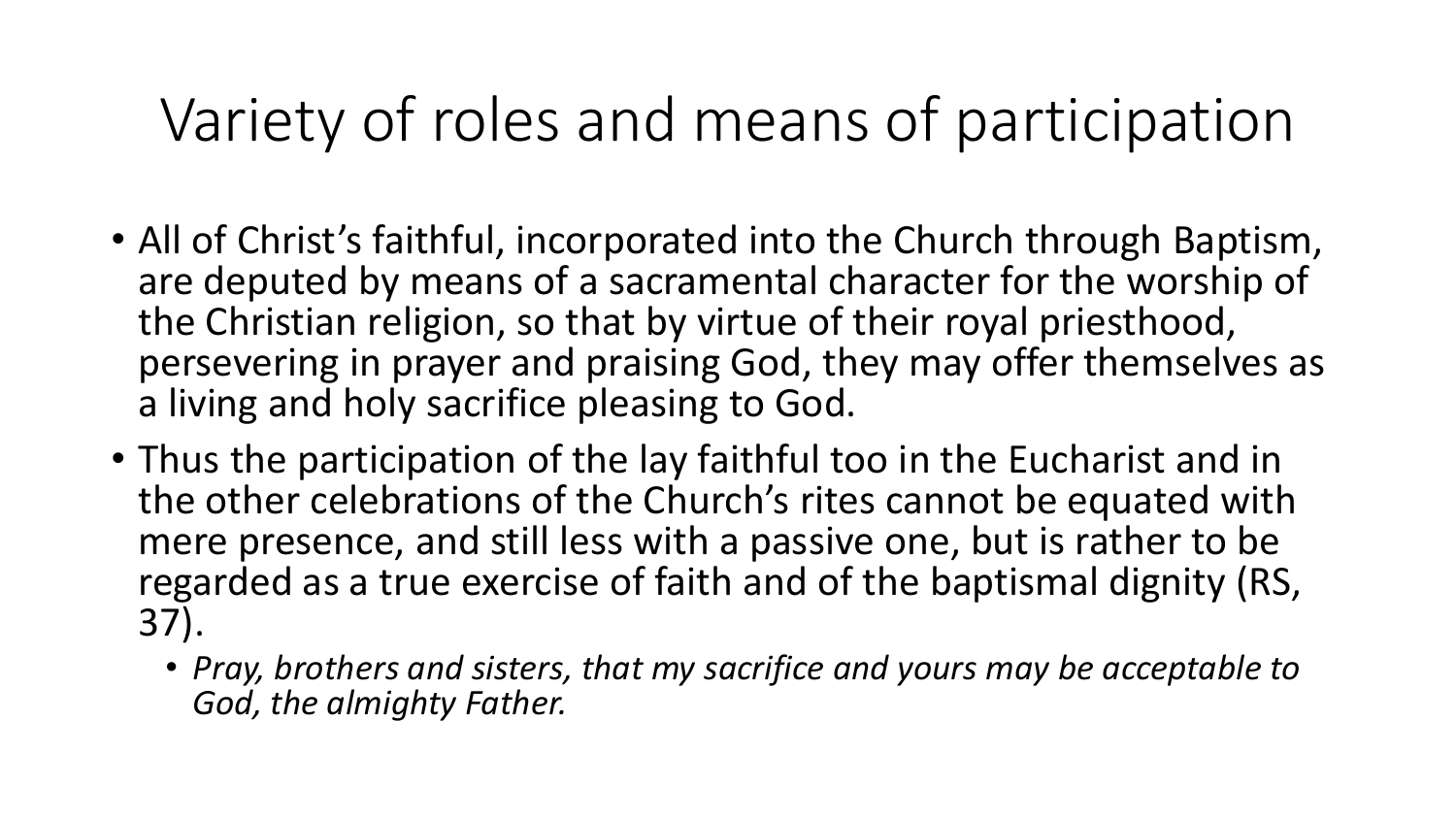- Though the liturgical celebration entails activity, it does not follow that everyone must necessarily have something concrete to do beyond the normal actions and gestures.
- It is not necessary that a specific liturgical ministry be given to each individual to be carried out.
- Catechetical instruction should strive to correct those widespread superficial notions and practices, and to instill anew a sense of deep wonder before the greatness of the mystery of faith that is the Eucharist.
- For in the celebration of the Eucharist, the Church, after the manner of Saint Thomas the Apostle, prostrates herself in adoration before the Lord to exclaim "My Lord and my God!" (RS, 40).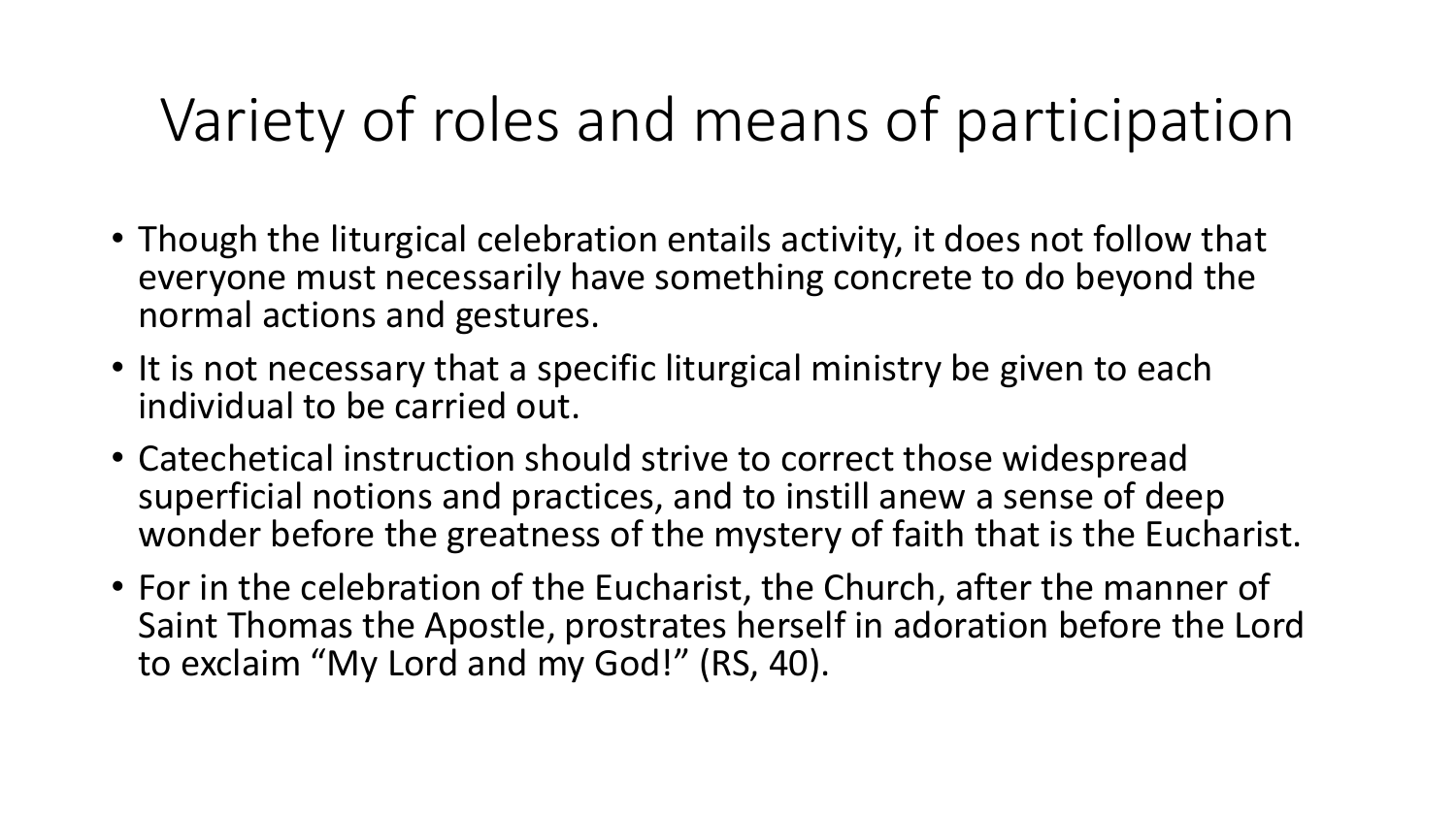- The Eucharistic Sacrifice to not considered a "concelebration", in the univocal sense, of the Priest along with the people who are present.
- On the contrary, the Eucharist celebrated by the Priests transcends the power of the community. The community is by itself incapable of providing an ordained minister.
- Ambiguity should be avoided by not using injudiciously terms such as "celebrating community" or "celebrating assembly" (RS, 42).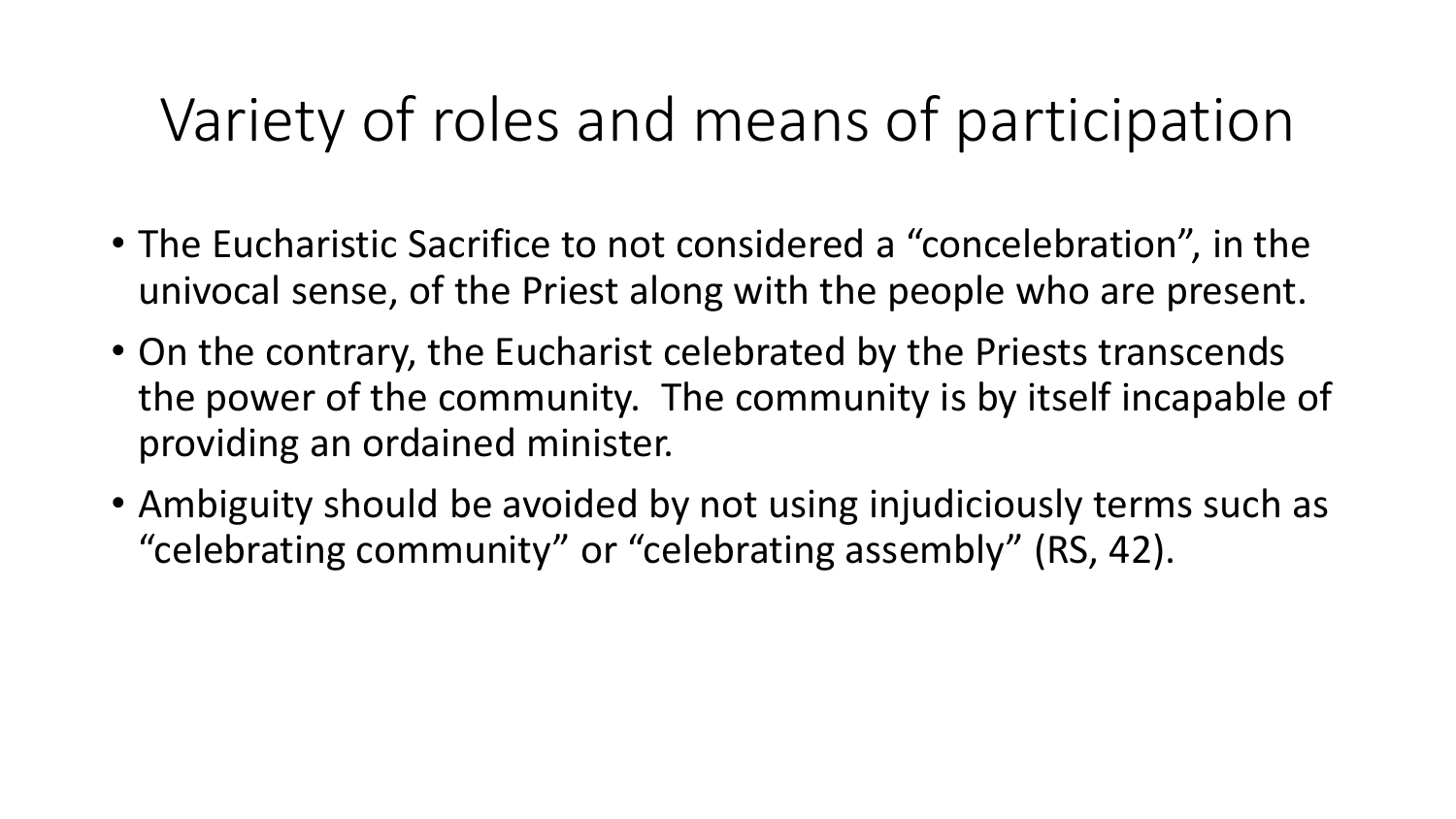## Priestly prayers in the Mass

- The priest celebrant is reminded during the Mass of his unworthiness.
- Before and after the Gospel:
	- Cleanse my heart any my lips, almighty God, that I may worthily proclaim your holy Gospel.
	- Through the words of the Gospel may our sins be wiped away.
- During the preparation of the Gifts:
	- With humble spirit and contrite heart may we be accepted by you, O Lord, and my our sacrifice in your sight this day be pleasing to you, Lord God.
	- Wash me, O Lord, from my iniquity and cleanse me from my sin.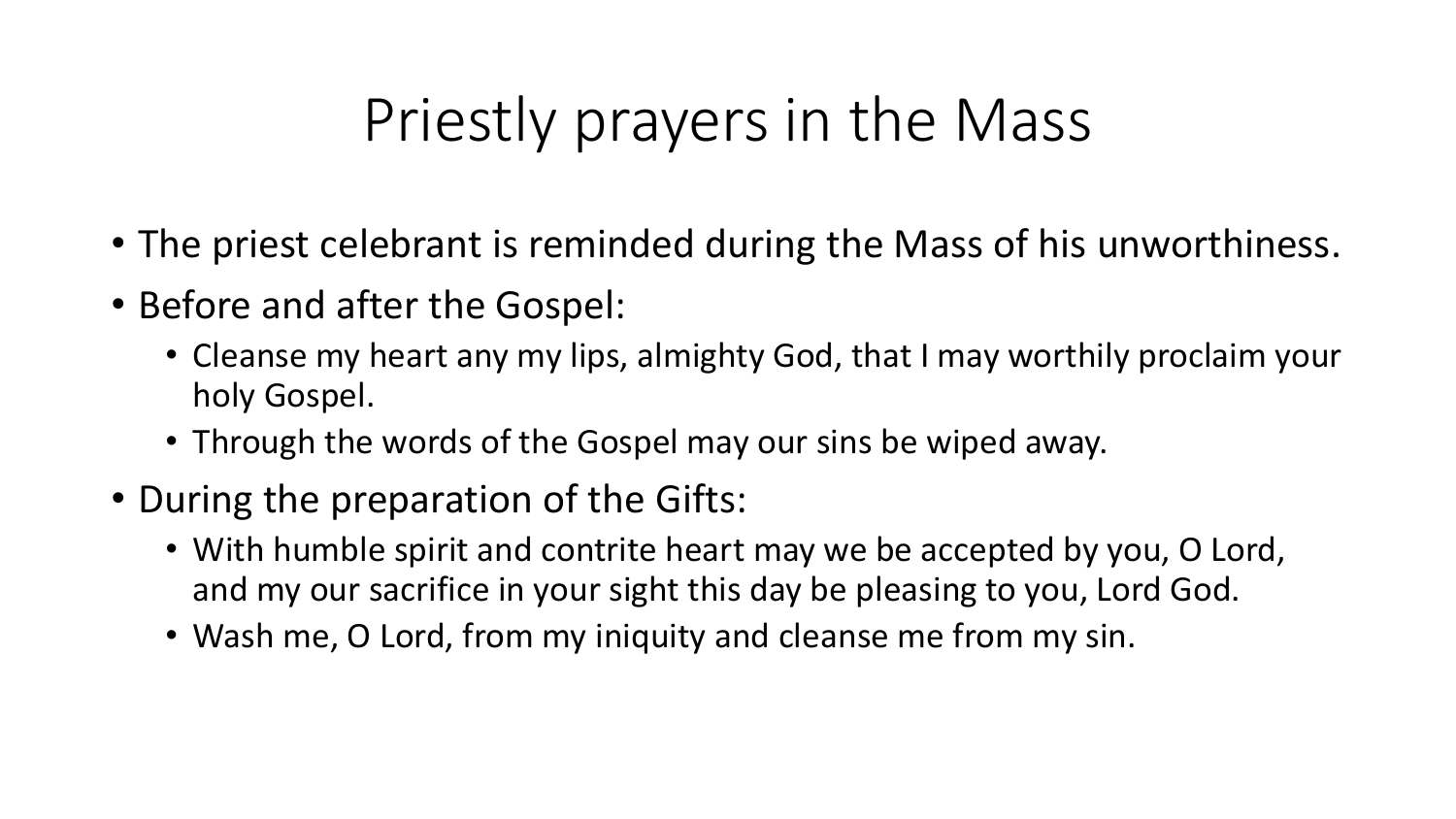## Priestly prayers in the Mass

- The priest celebrant is reminded during the Mass of his unworthiness.
- In the Eucharistic Prayer
	- To us, also, your servants, who though sinners, hope in your abundant mercies…
- Before receiving Communion:
	- May the receiving of your Body and Blood, Lord Jesus Christ, not bring me to judgment and condemnation, but through your loving mercy be for me protection in mind and body, and a healing remedy.
	- May the Body of Christ keep me safe for eternal life.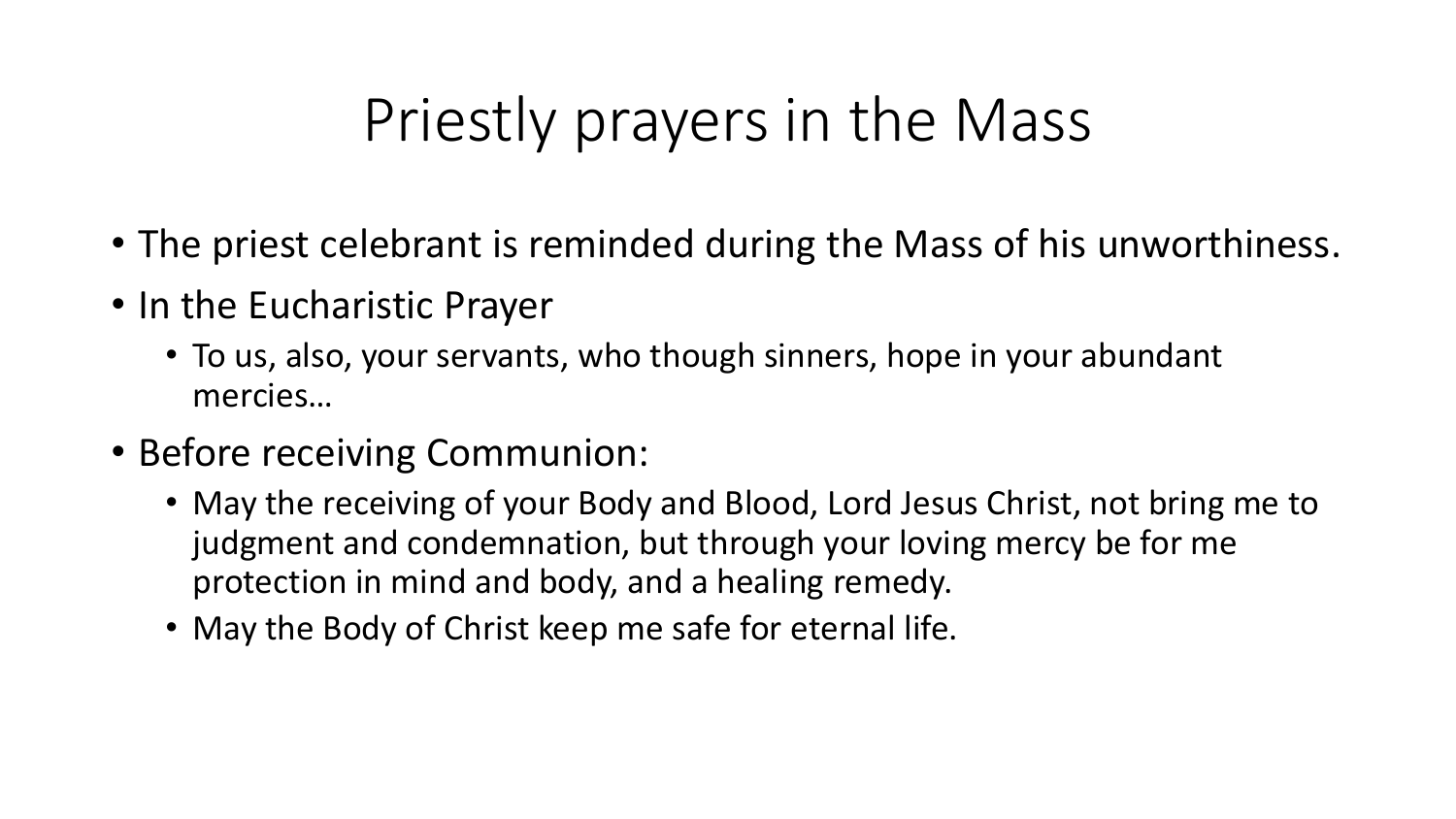### Priestly prayers in the Mass

A priest is to show reverence in handling the Blessed Sacrament:

• The priest's attitude in handling the bread and wine which have become the body and blood of the Redeemer should draw its inspiration. Thus it is necessary for all of us who are ministers of the Eucharist to examine carefully our actions at the altar, in particular the way in which we handle that food and drink which are the body and blood of the Lord our God in our hands: the way in which we distribute Holy Communion; the way in which we perform the purification (Dominicae Cenae, 11).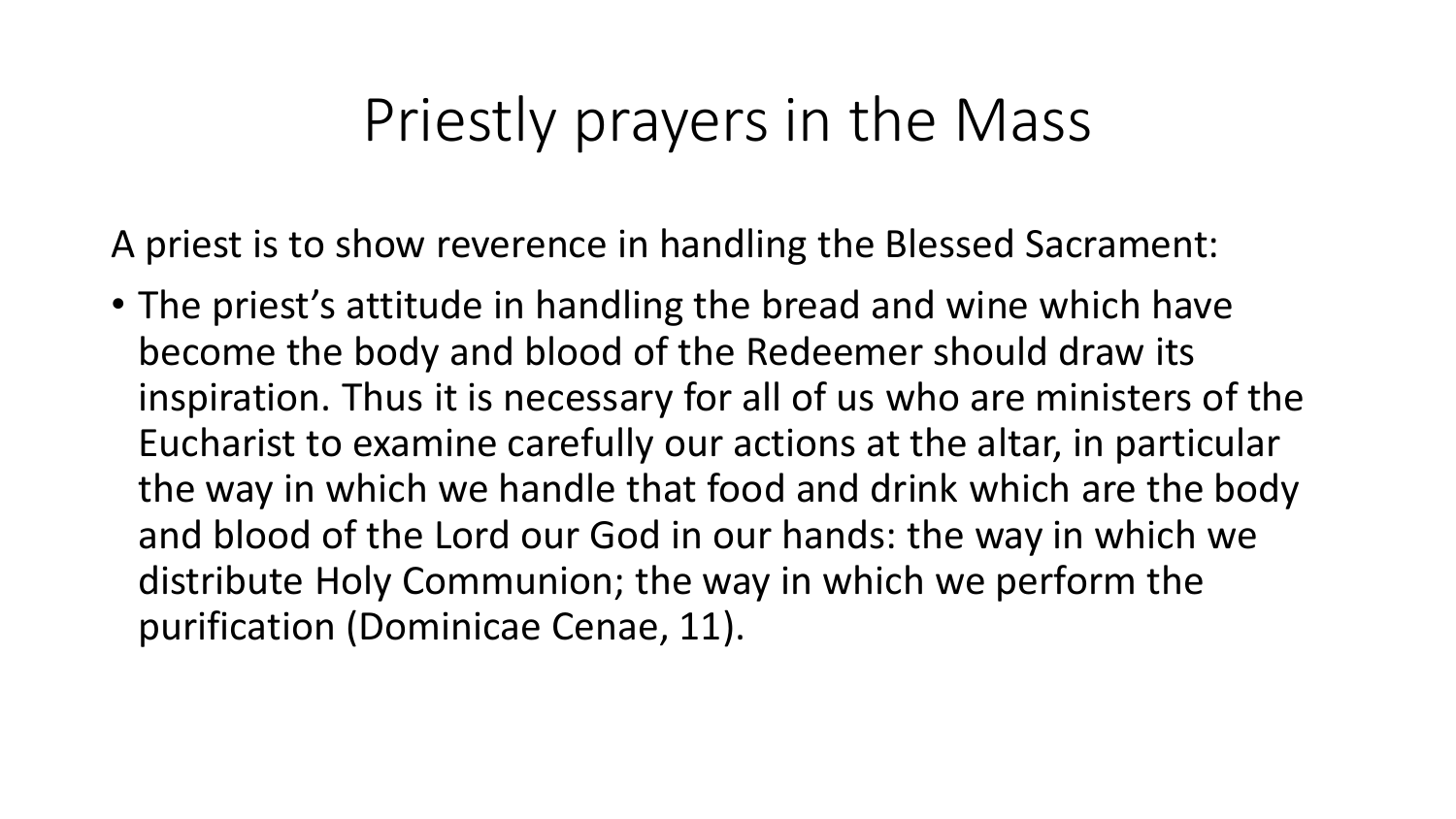#### Practical Questions

Do I need to go to confession?

• Can. 916 A person who is conscious of grave sin is not to celebrate Mass or receive the body of the Lord without previous sacramental confession unless there is a grave reason and there is no opportunity to confess; in this case the person is to remember the obligation to make an act of perfect contrition which includes the resolution of confessing as soon as possible.

What is the fast before Communion?

- Can. 919 §1. A person who is to receive the Most Holy Eucharist is to abstain for at least one hour before holy communion from any food and drink, except for only water and medicine.
- §3. The elderly, the infirm, and those who care for them can receive the Most Holy Eucharist even if they have eaten something within the preceding hour.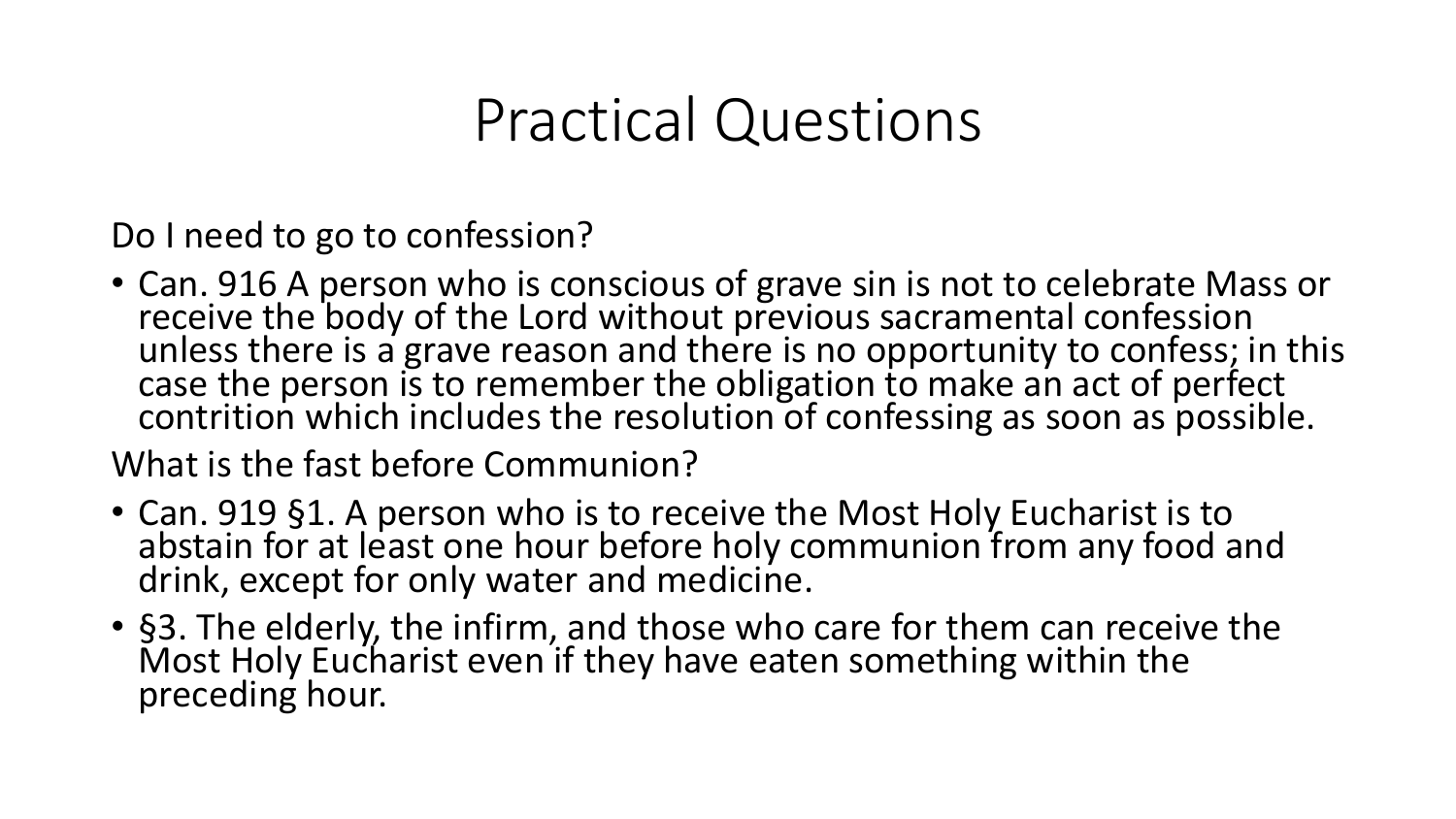### Practical Questions

How many times can I receive in a day?

• Can. 917 A person who has already received the Most Holy Eucharist can receive it a second time on the same day only within the eucharistic celebration in which the person participates.

What about priests?

- Can. 905 §1. A priest is not permitted to celebrate the Eucharist more than once a day.
- §2. If there is a shortage of priests, the local ordinary can allow priests to celebrate twice a day for a just cause, or if pastoral necessity requires it, even three times on Sundays and holy days of obligation.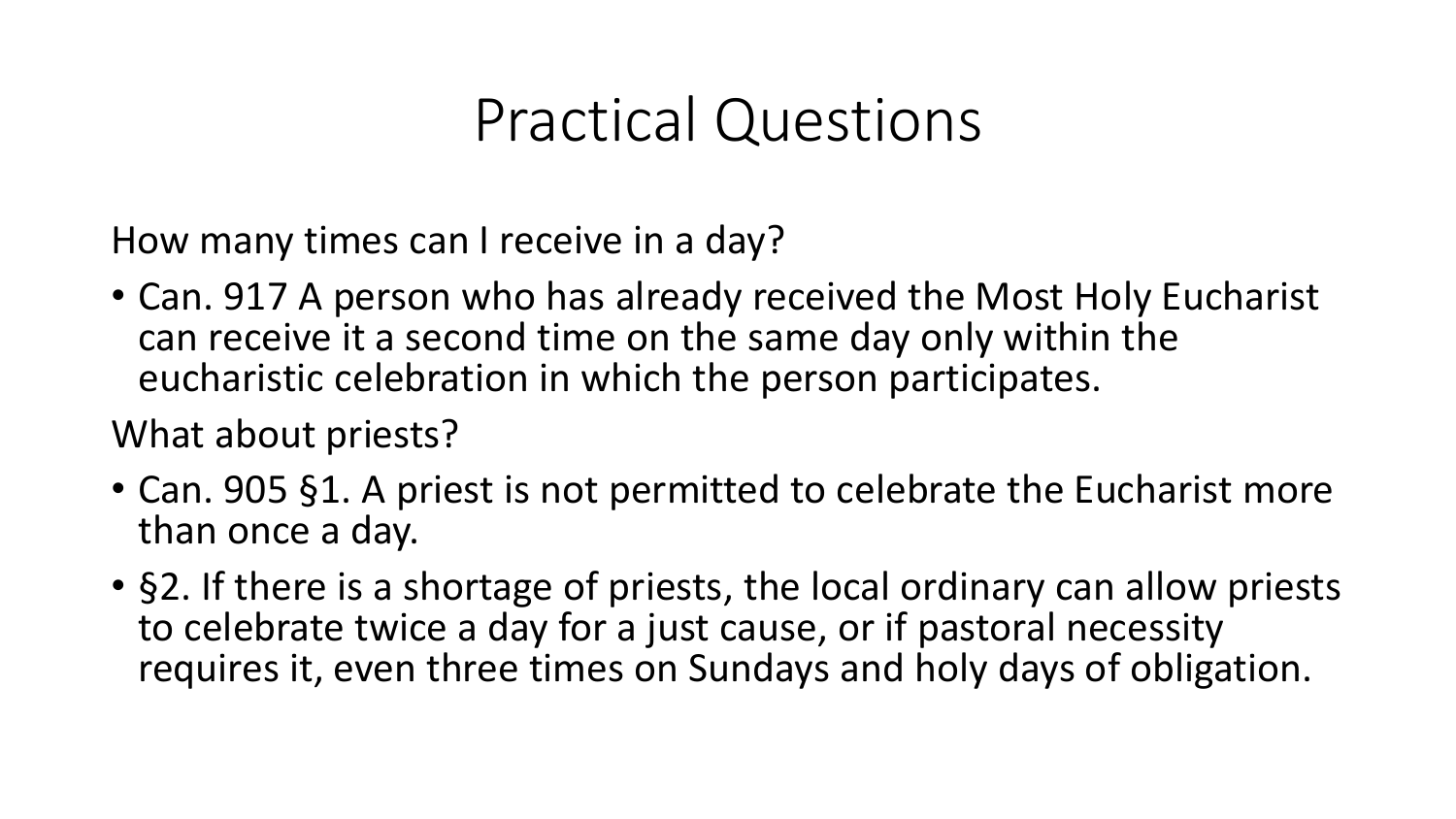### Ministries exercised by the faithful

- Before exercising any ministry, the faithful are, first and foremost, united in our common worship of God.
- Servers, lectors, and members of the choir exercise a genuine liturgical function. They ought, therefore, to discharge their office with the sincere piety and decorum demanded by so exalted a ministry and rightly expected of them by God's people.
- Consequently they must all be deeply imbued with the spirit of the liturgy, each in his own measure, and they must be trained to perform their functions in a correct and orderly manner (SC, 29).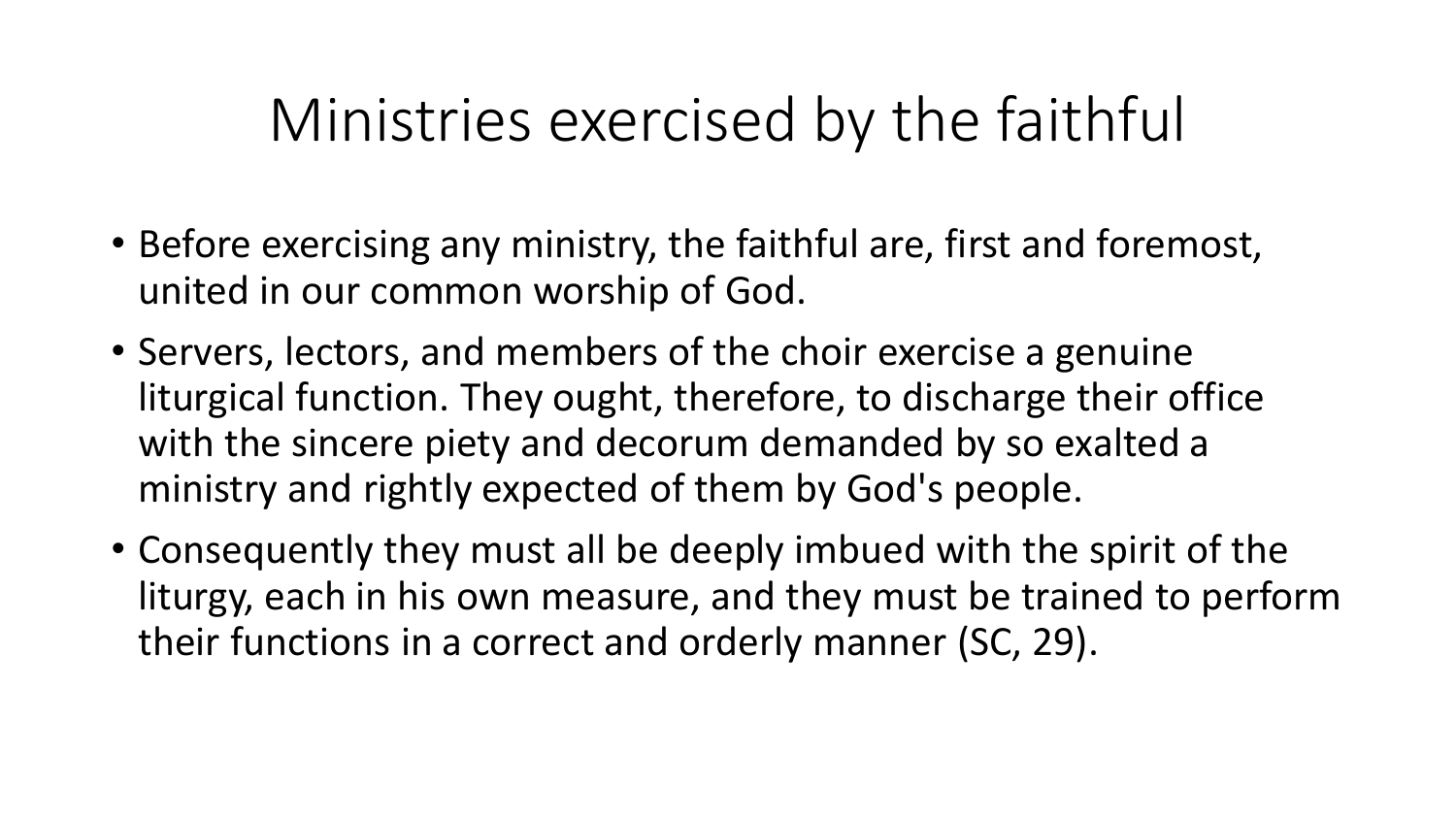### Ministries exercised by the faithful

- The lay Christian faithful called to give assistance at liturgical celebrations should be well instructed and must be those whose Christian life, morals and fidelity to the Church's Magisterium recommend them.
- It is fitting that such a one should have received a liturgical formation in accordance with his or her age, condition, state of life, and religious culture.
- No one should be selected whose designation could cause consternation for the faithful (RS, 46).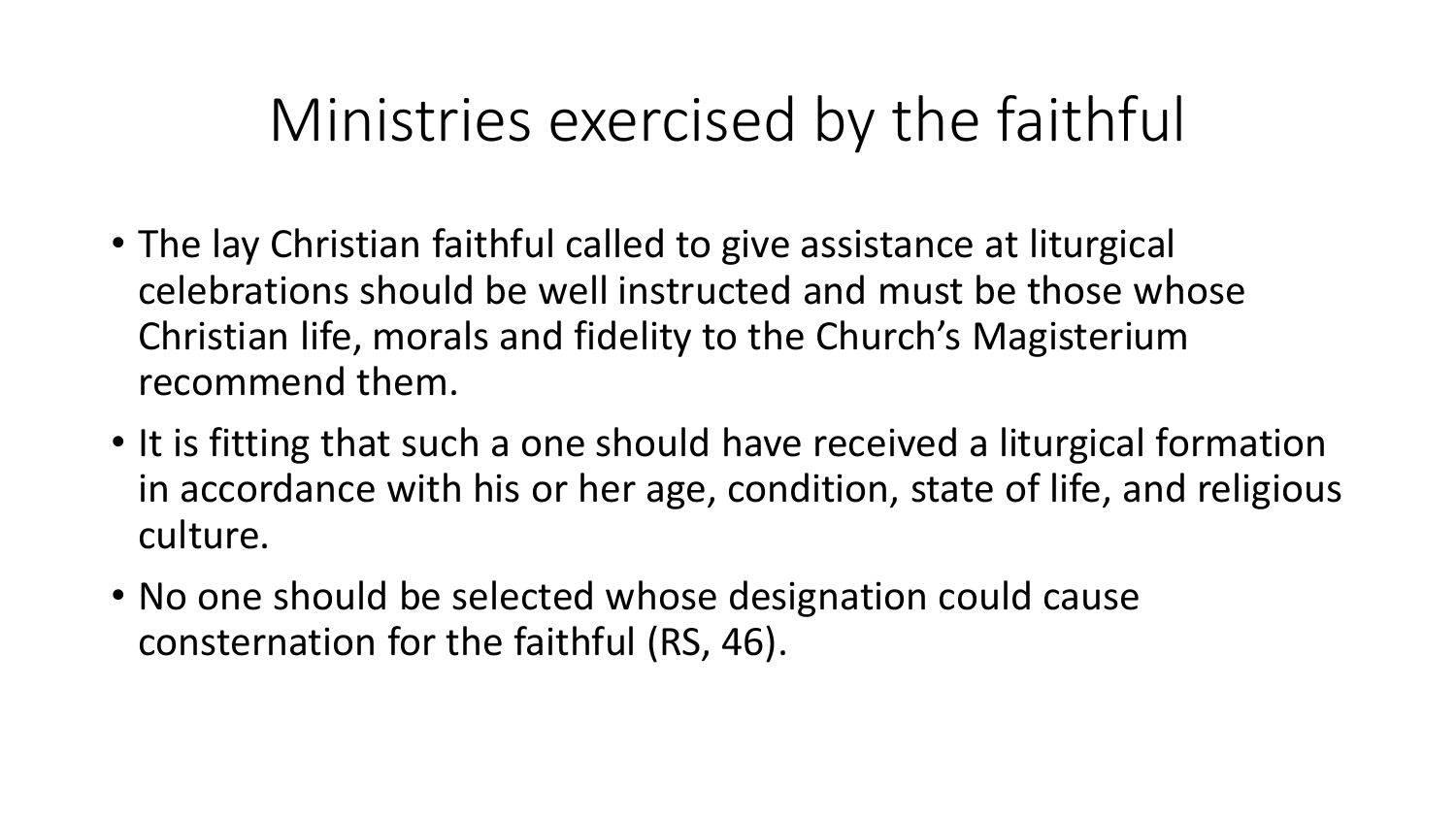- Extraordinary Ministers of Holy Communion, together with Ordinary Ministers (bishops, priests, deacons), share the responsibility to see that the Blessed Sacrament is always treated with reverence.
- The faithful have the right to receive Communion on the tongue. Where permitted by the Bishops' Conference, they also may receive in the hand.
- However, special care should be taken to ensure that the host is consumed by the communicant in the presence of the minister, so that no one goes away carrying the Eucharistic species in his hand. If there is a risk of profanation, then Holy Communion should not be given in the hand (RS, 92).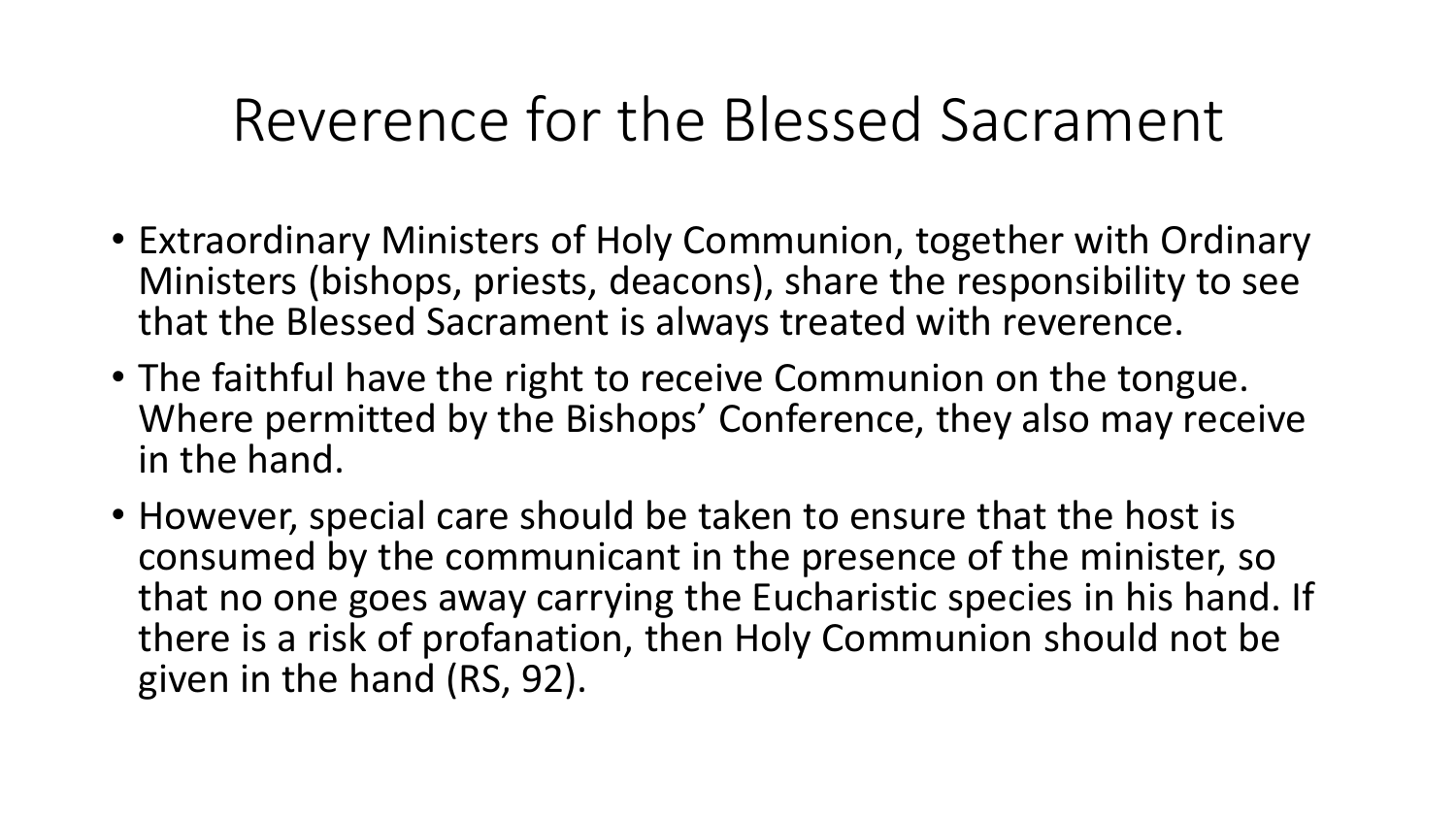- Communion under both species can be administered by drinking from the chalice directly, or by intinction, or by means of a tube or a spoon. When distributing by intinction, the communicant must receive on the tongue (RS, 103).
- The communicant may not intinct the host himself in the chalice, nor receive the intincted host in the hand (RS, 104).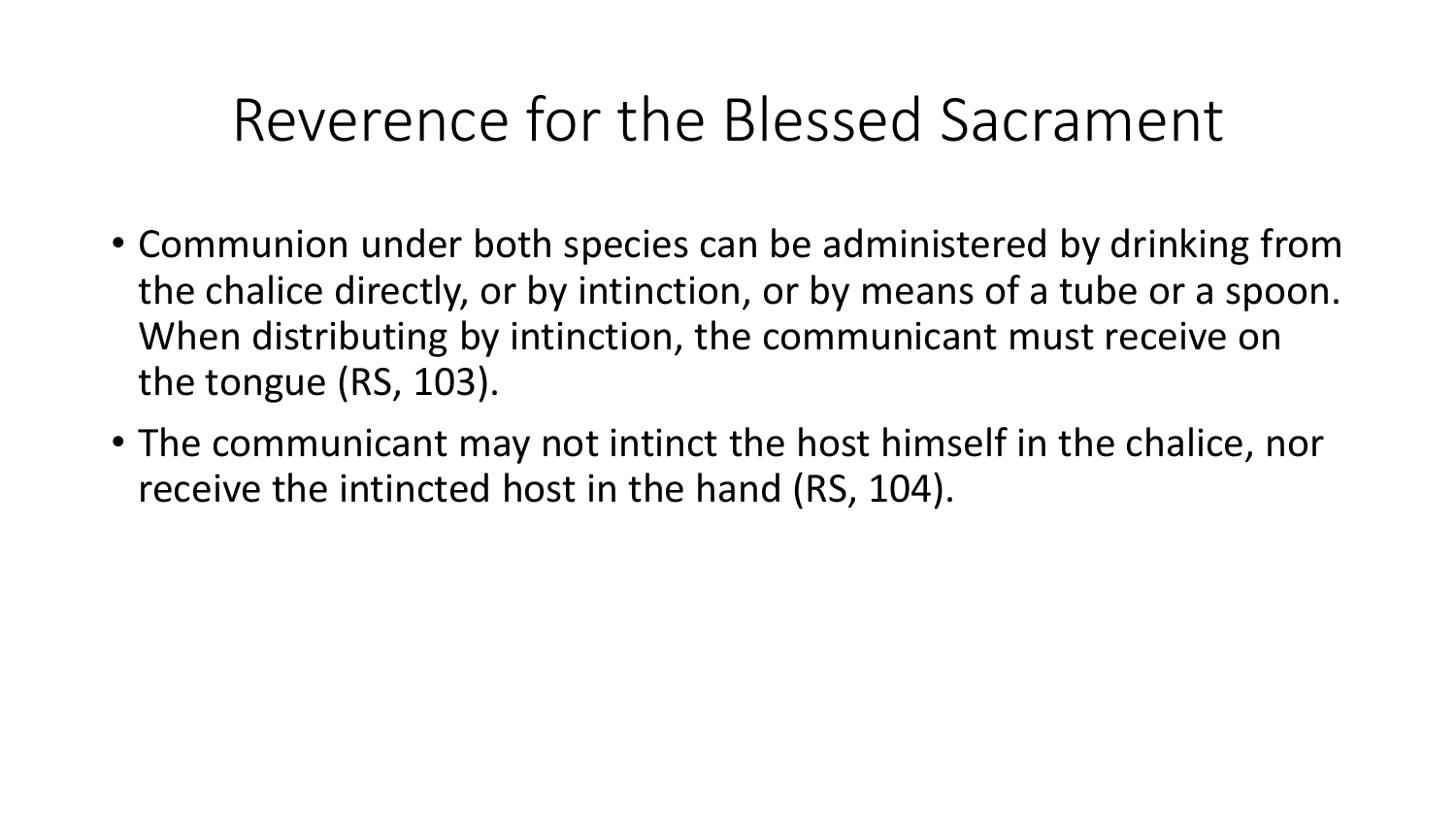- The pouring of the Blood of Christ after the consecration from one vessel to another is completely to be avoided, lest anything should happen that would be to the detriment of so great a mystery (RS, 106).
- In accordance with what is laid down by the canons, "one who throws away the consecrated species or takes them away or keeps them for a sacrilegious purpose, incurs a latae sententiae excommunication reserved to the Apostolic See." (RS, 107).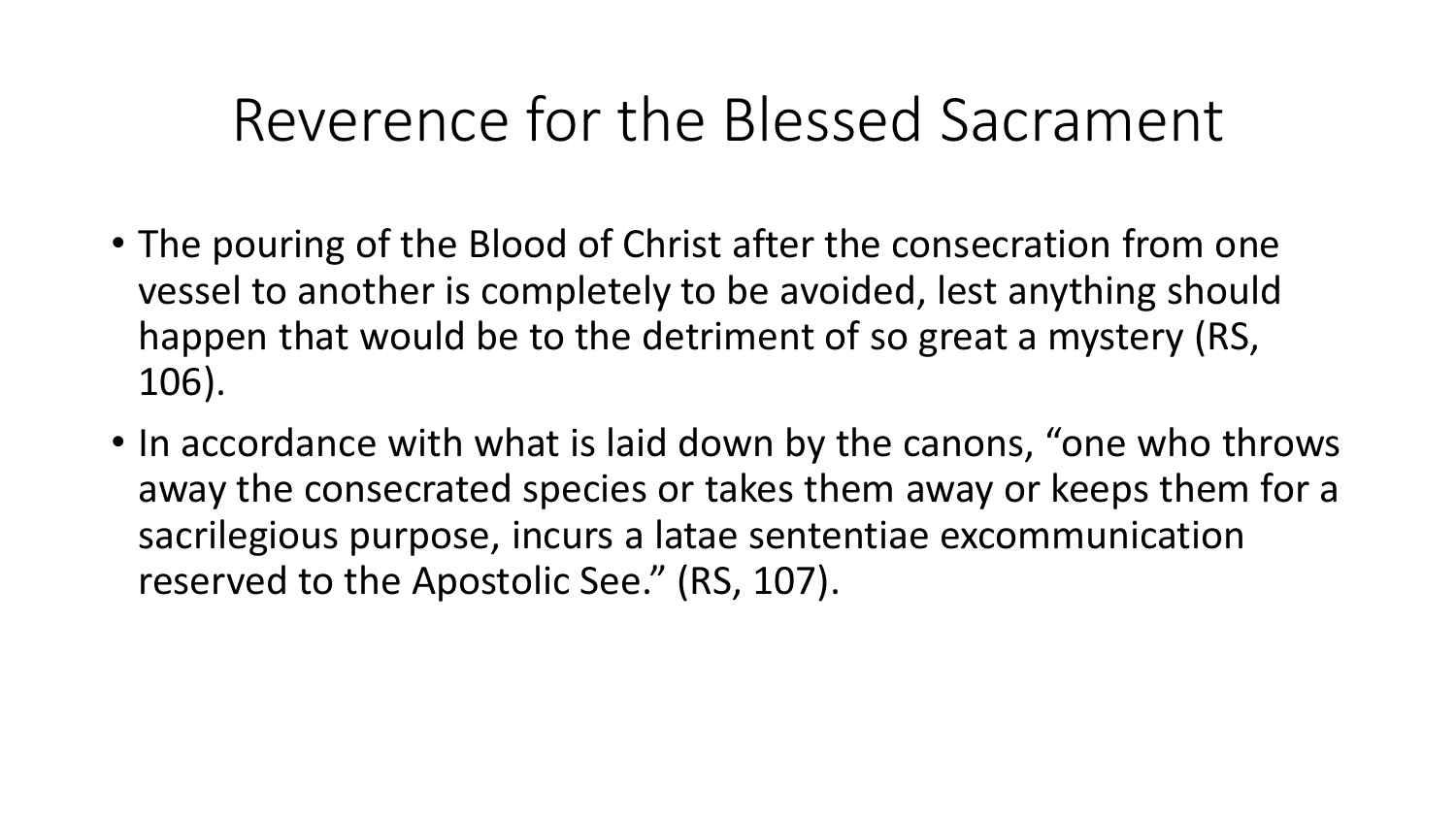- The sacred species are reserved after Mass principally so that the faithful who cannot be present at Mass (the sick and those advanced in age) may be united by sacramental Communion to Christ. In addition, this reservation also permits the practice of adoring this great Sacrament and offering it the worship due to God (RS, 129).
- It is forbidden to reserve the Blessed Sacrament in a place that is not subject in a secure way to the authority of the diocesan Bishop, or where there is a danger of profanation. Where such is the case, the diocesan Bishop should immediately revoke permission for reservation of the Eucharist (RS, 131).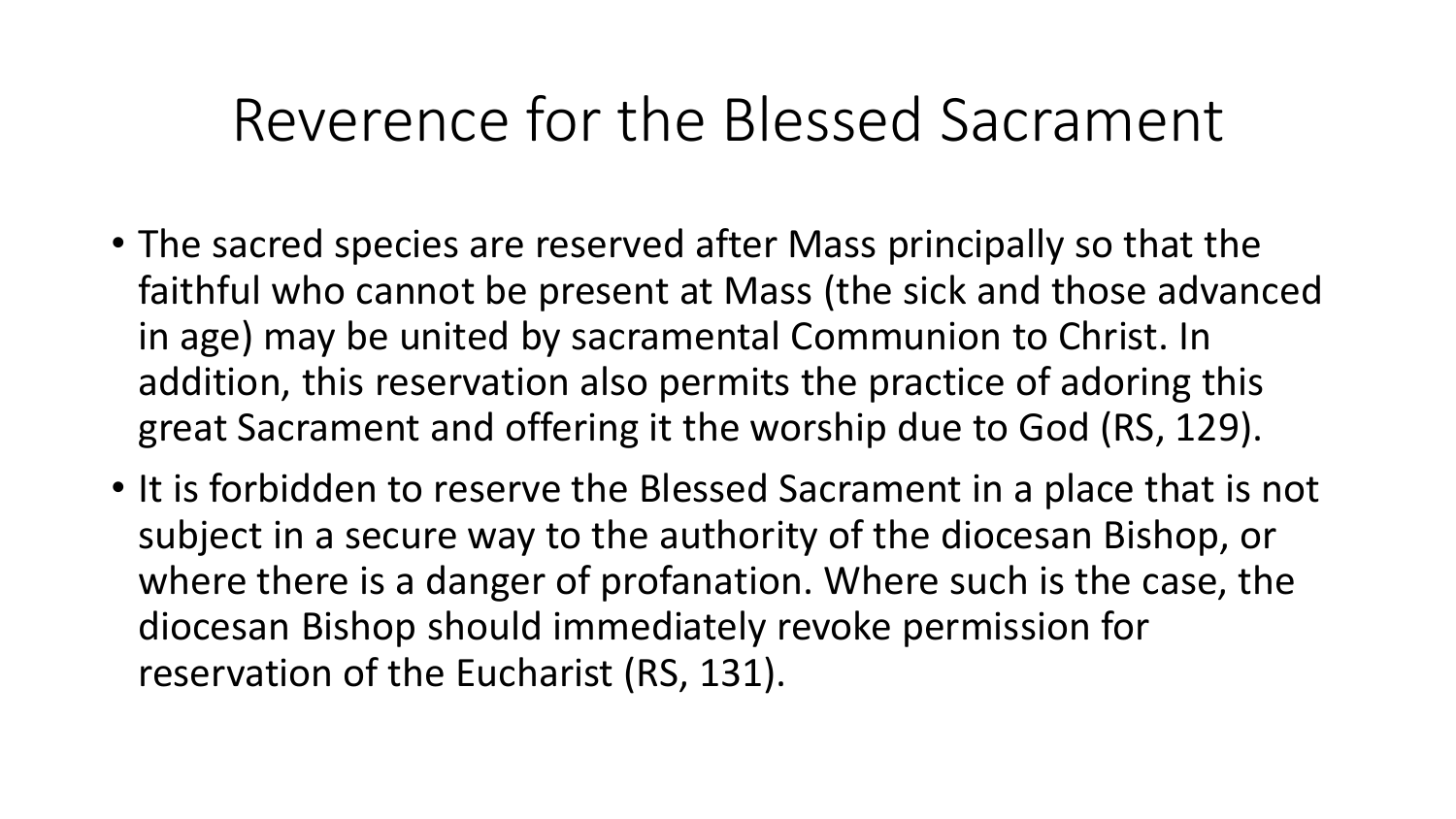- No one may carry the Most Holy Eucharist to his or her home, or to any other place contrary to the norm of law (RS, 132).
- A Priest or Deacon, or an extraordinary minister who takes the Most Holy Eucharist to a sick person, should go insofar as possible directly from the place where the Sacrament is reserved to the sick person's home, leaving aside any profane business so that any danger of profanation may be avoided and the greatest reverence for the Body of Christ may be ensured (RS, 133).